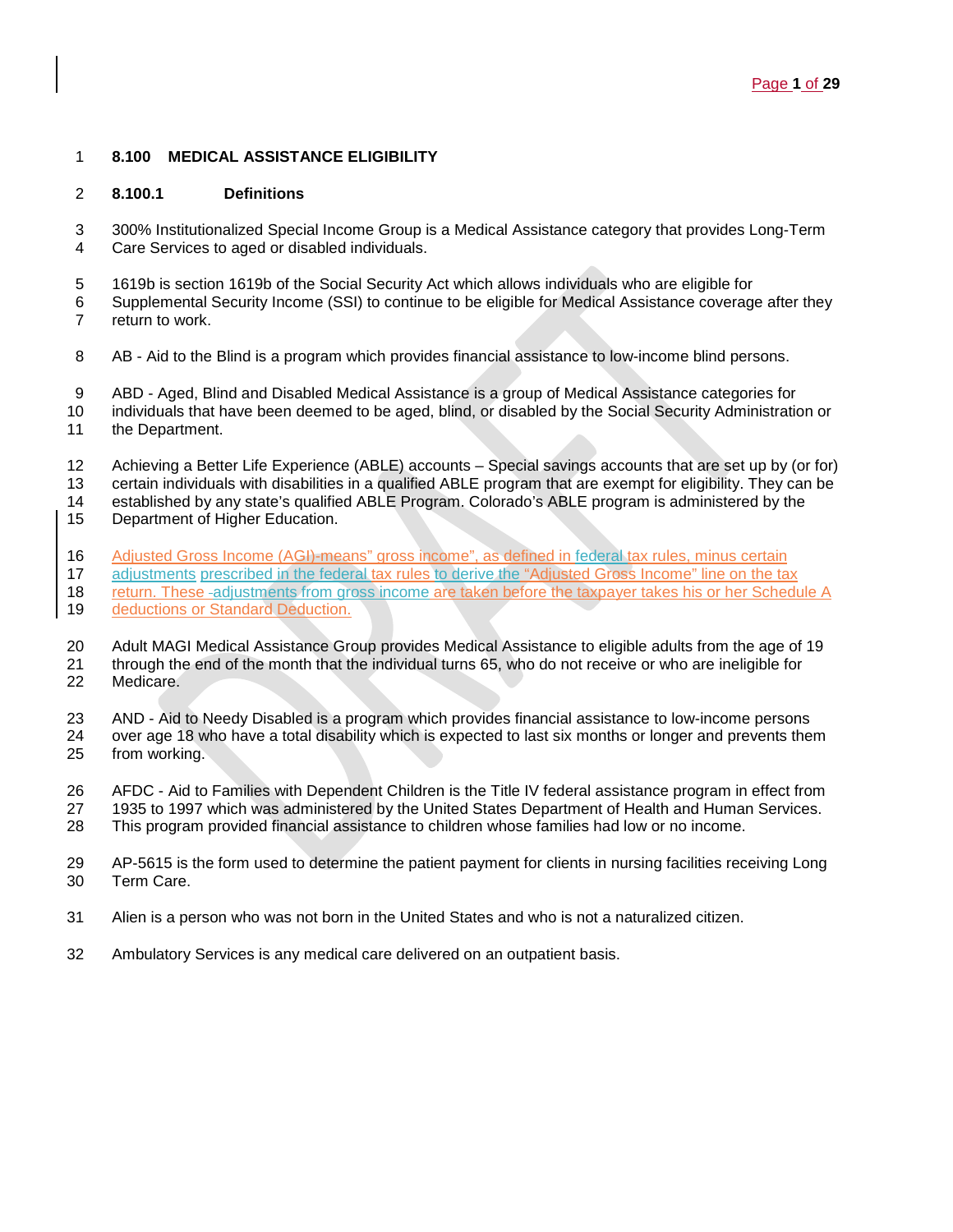- 1 Annuity is an investment vehicle whereby an individual establishes a right to receive fixed periodic<br>2 payments, either for life or a term of years.
- payments, either for life or a term of years.
- Applicant is an individual who is seeking an eligibility determination for Medical Assistance through the submission of an application.
- Application Date is the date the application is received and date-stamped by the eligibility site or the date
- the application was received and date-stamped by an Application Assistance site or Presumptive
- Eligibility site. In the absence of a date-stamp, the application date is the date that the application was signed by the client.
- Application for Public Assistance is the designated application used to determine eligibility for financial assistance. It can also be used to determine eligibility for Medical Assistance.
- Blindness is defined in this volume as the total lack of vision or vision in the better eye of 20/200 or less 12 with the use of a correcting lens and/or tunnel vision to the extent that the field of vision is no greater than<br>13 20 degrees. 20 degrees.
- 
- 14 Burial Spaces are burial plots, gravesites, crypts, mausoleums, urns, niches and other customary and<br>15 traditional repositories for the deceased's bodily remains provided such spaces are owned by the traditional repositories for the deceased's bodily remains provided such spaces are owned by the
- individual or are held for his or her use, including necessary and reasonable improvements or additions to
- or upon such burial spaces such as: vaults, headstones, markers, plaques, or burial containers and
- arrangements for opening and closing the gravesite for burial of the deceased.
- 19 Burial Trusts are irrevocable pre-need funeral agreements with a funeral director or other entity to meet<br>20 the expenses associated with burial for Medical Assistance applicants/recipients. The agreement can
- the expenses associated with burial for Medical Assistance applicants/recipients. The agreement can
- include burial spaces as well as the services of the funeral director.
- Caretaker Relative is a person who is related to the dependent child or any adult with whom the dependent child is living and who assumes responsibility for the dependent child's care.
- Case Management Services are services provided by community mental health centers, clinics,
- community centered boards, and EPSDT case managers to assist in providing services to Medical
- Assistance clients in gaining access to needed medical, social, educational and other services.
- Cash Surrender Value is the amount the insurer will pay to the owner upon cancellation of the policy before the death of the insured or before maturity of the policy.
- Categorically Eligible means persons who are eligible for Medical Assistance due to their eligibility for one or more Federal categories of public assistance.
- 31 CBMS Colorado Benefits Management System is the computer system that determines an applicant's 32 eligibility for public assistance in the state of Colorado. eligibility for public assistance in the state of Colorado.
- CDHS -Colorado Department of Human Services is the state department responsible for administering
- the social service and financial assistance programs for Colorado.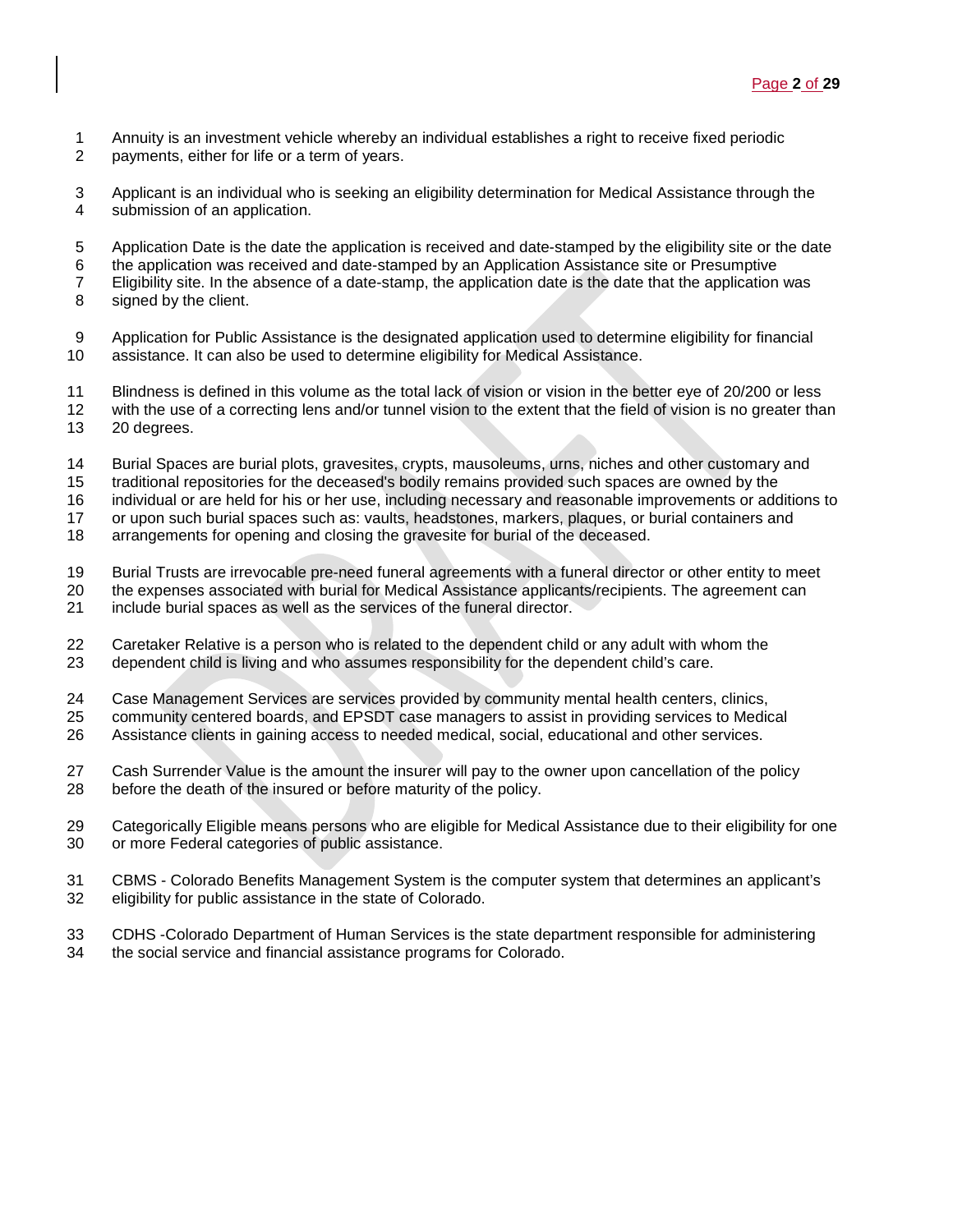- 1 Children MAGI Medical Assistance group provides Medical Assistance coverage to tax dependents or<br>2 otherwise eligible applicants through the end of the month that the individual turns 19 years old.
- otherwise eligible applicants through the end of the month that the individual turns 19 years old.

 Child Support Services is a CDHS program that assures that all children receive financial and medical 4 support from each parent. This is accomplished by locating each parent, establishing paternity and solutions, and enforcing those obligations. support obligations, and enforcing those obligations.

- Citizen is a person who was born in the United States or who has been naturalized.
- Client is a person who is eligible for the Medical Assistance Program. "Client" is used interchangeably with "recipient" when the person is eligible for the program.
- CMS Centers for Medicare and Medicaid Services is the Federal agency within the US Department of
- Health and Human Services that partners with the states to administer Medicaid and CHP+ via State
- Plans in effect for each State. Colorado is in Region VIII.
- CHP+ Child Health Plan Plus is low-cost health insurance for Colorado's uninsured children and
- pregnant women. CHP+ is public health insurance for children and pregnant women who earn too much
- to qualify for The Medical Assistance Program, but cannot afford private health insurance.
- COLA Cost of Living Adjustment is an annual increase in the dollar value of benefits made automatically
- 16 by the United States Department of Health and Human Services or the state in OASDI, SSI and OAP<br>17 cases to account for rises in the cost of living due to inflation.
- cases to account for rises in the cost of living due to inflation.
- 18 Colorado State Plan is a written statement which describes the purpose, nature, and scope of the 19<br>19 Colorado's Medical Assistance Program. The Plan is submitted to the CMS and assures that the p
- 19 Colorado's Medical Assistance Program. The Plan is submitted to the CMS and assures that the program<br>20 is administered consistently within specific requirements set forth in both the Social Security Act and the
- is administered consistently within specific requirements set forth in both the Social Security Act and the
- Code of Federal Regulations (CFR) in order for a state to be eligible for Federal Financial Participation
- (FFP).
- Common Law Marriage is legally recognized as a marriage in the State of Colorado under certain
- circumstances even though no legally recognized marriage ceremony is performed or civil marriage
- 25 contract is executed. Individuals declaring or publicly holding themselves out as a married couple through<br>26 verbal or written methods may be recognized as legally married under state law. C.R.S. § 14-2-104(3).
- verbal or written methods may be recognized as legally married under state law. C.R.S. § 14-2-104(3).
- Community Centered Boards are private non-profit organizations designated in statute as the single entry point into the long-term service and support system for persons with developmental disabilities.
- Community Spouse is the spouse of an institutionalized spouse.
- Community Spouse Resource Allowance is the amount of resources that the Medical Assistance
- regulations permit the spouse staying at home to retain.
- Complete Application means an application in which all questions have been answered, which is signed,
- and for which all required verifications have been submitted.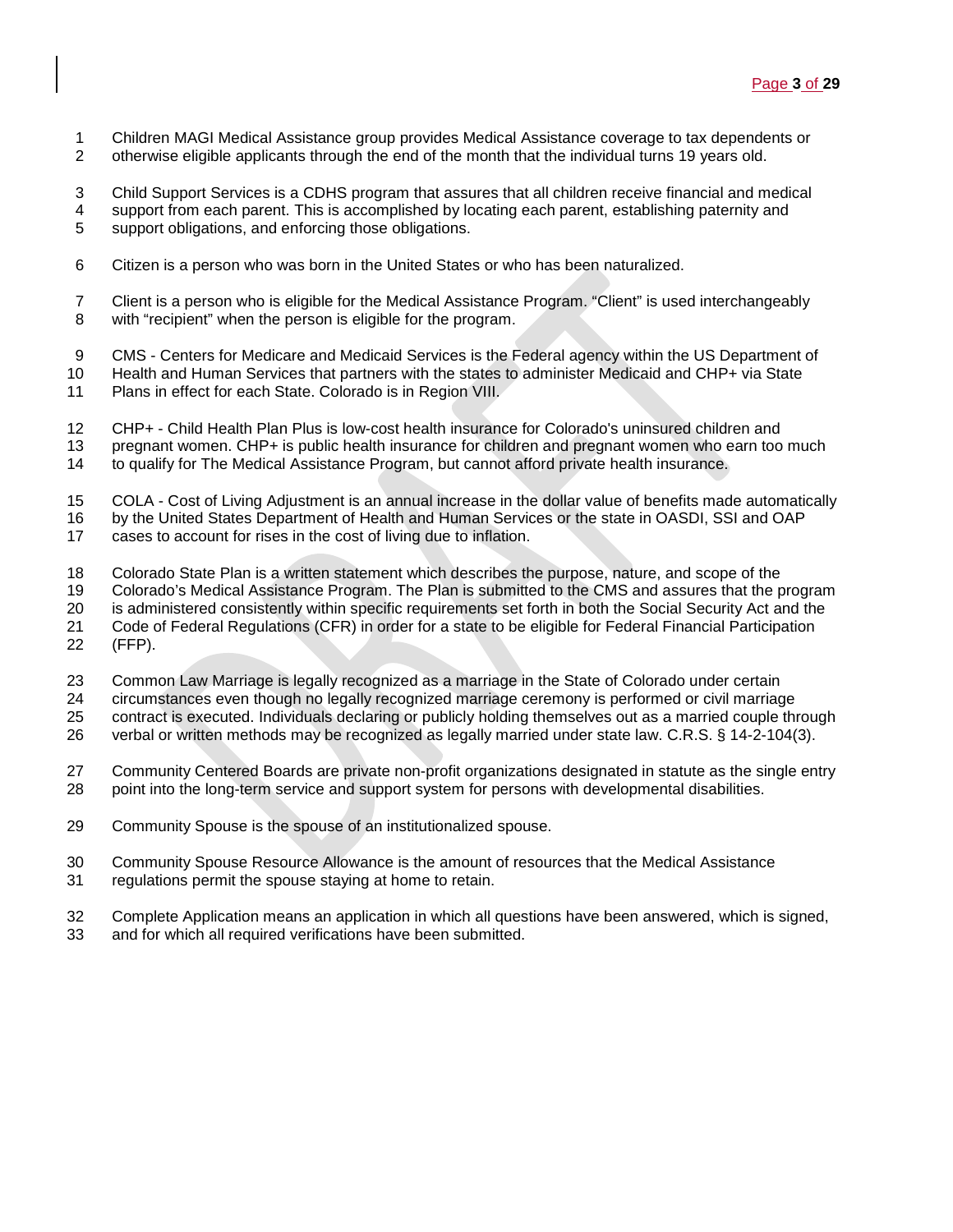- 1 The Department is defined in this volume as the Colorado Department of Health Care Policy and<br>2 Financing which is responsible for administering the Colorado Medical Assistance Program and C
- 2 Financing which is responsible for administering the Colorado Medical Assistance Program and Child
- 3 Health Plan Plus programs as well as other State-funded health care programs.

4 Dependent Child is a child who lives with a parent, legal guardian, caretaker relative or foster parent and <br>5 is under the age of 18, or, is age 18 and a full-time student, and expected to graduate by age 19. is under the age of 18, or, is age 18 and a full-time student, and expected to graduate by age 19.

- 6 Dependent Relative for purposes of this rule is defined as one who is claimed as a dependent by an 7 applicant for federal income tax purposes.
- 8 Difficulty of Care Payments is a payment to an applicant or *I*memberindividual as compensation for
- 9 providing live-in home additional care to an individual -who qualifies for foster care or Home and
- 10 Community Based Services (HCBS) waiver program and lives in the home of the care recipient provider.
- 11 This additional care must be required due to a physical, mental, or emotional handicap. suffered by the 12 foster care individual.
- 
- 13 Disability means the inability to do any substantial gainful activity (or, in the case of a child, having<br>14 marked and severe functional limitations) by reason of a medically determinable physical or mental marked and severe functional limitations) by reason of a medically determinable physical or mental
- 15 impairment(s) which can be expected to result in death or which has lasted or can be expected to last for
- 16 a continuous period of l2 months or more.
- 17 Dual Eligible clients are Medicare beneficiaries who are also eligible for Medical Assistance.
- 18 Earned Income is defined for purposes of this volume as any compensation from participation in a<br>19 business, including wages, salary, tips, commissions and bonuses.
- business, including wages, salary, tips, commissions and bonuses.
- 20 Earned Income Disregards are the allowable deductions and exclusions subtracted from the gross
- 21 earnings. Income disregards vary in amount and type, depending on the category of assistance.
- 22 Electronic Data Source is an interface established with a federal or state agency, commercial entity, or
- 23 other data sources obtained through data sharing agreements to verify data used in determining eligibility.
- 24 The active interfaces are identified in the Department's verification plan submitted to CMS.
- 25 Eligibility Site is defined in this volume as a location outside of the Department that has been deemed by<br>26 the Department as eligible to accept applications and determine eligibility for applicants. the Department as eligible to accept applications and determine eligibility for applicants.
- 27 Employed means that an individual has earned income and is working part time, full time or is self-28 employed, and has proof of employment. Volunteer or in-kind work is not considered employment.
- 29 EPSDT- Early Periodic Screening, Diagnosis and Treatment is the child health component of the Medical
- 30 Assistance Program. It is required in every state and is designed to improve the health of low-income
- 31 children by financing appropriate, medically necessary services and providing outreach and case
- management services for all eligible individuals.
- 33 Equity Value is the fair market value of land or other asset less any encumbrances.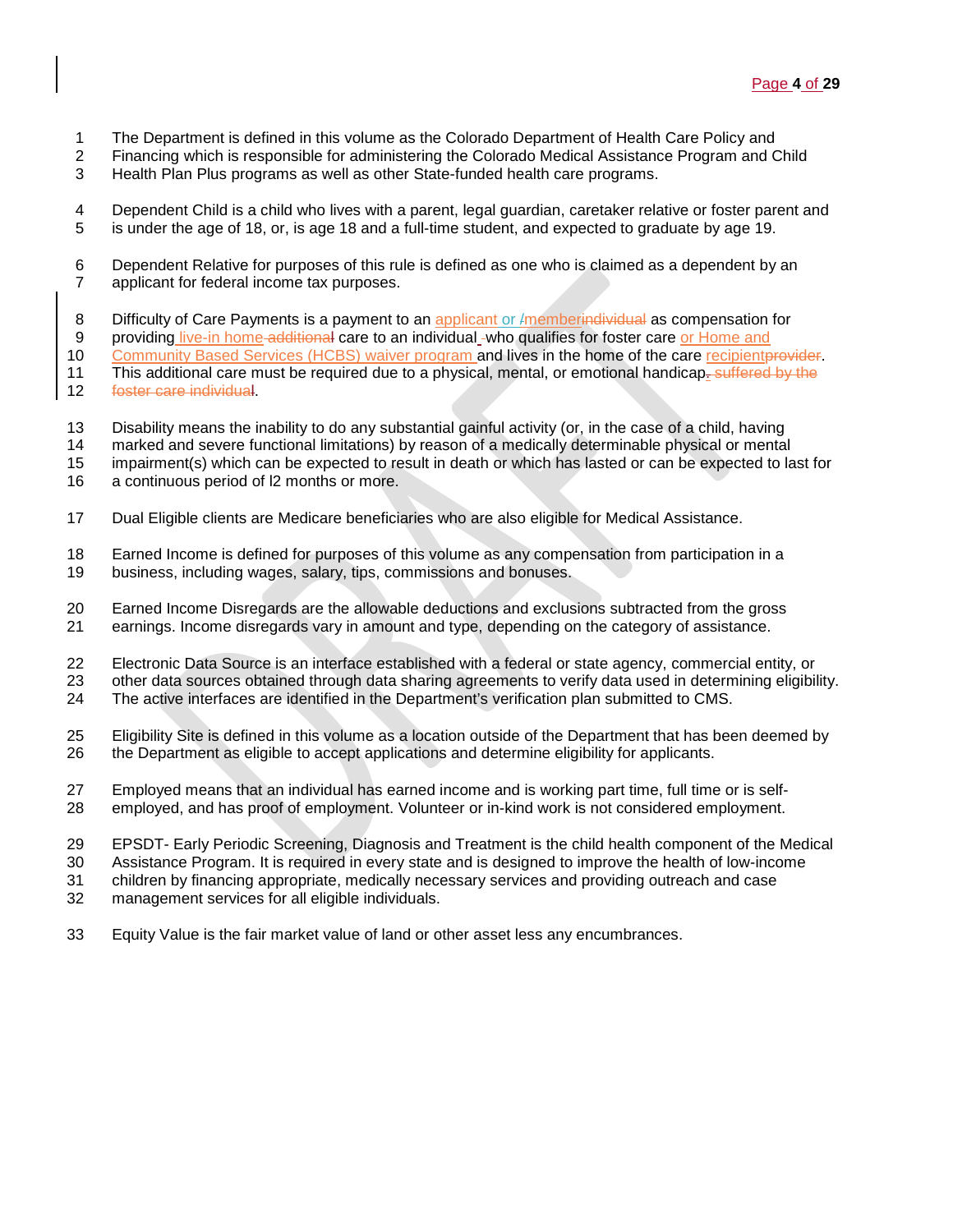- Ex Parte Review is an administrative review of eligibility during a redetermination period in lieu of
- performing a redetermination from the client. This administrative review is performed by verifying current
- information obtained from another current aid program.
- 4 Face Value of a Life Insurance Policy is the basic death benefit of the policy exclusive of dividend<br>5 additions or additional amounts payable because of accidental death or other special provisions. additions or additional amounts payable because of accidental death or other special provisions.
- Fair Market Value is the average price a similar property will sell for on the open market to a private
- individual in the particular geographic area involved. Also, the price at which the property would change
- hands between a willing buyer and a willing seller, neither being under any pressure to buy or to sell and
- both having reasonable knowledge of relevant facts.
- FBR The Federal Benefit Rate is the monthly Supplemental Security Income payment amount for a
- single individual or a couple. The FBR is used by the Aged, Blind and Disabled Medical Assistance Programs as the eligibility income limits.
- 13 FFP Federal Financial Participation as defined in this volume is the amount or percentage of funds 14 provided by the Federal Government to administer the Colorado Medical Assistance Program. provided by the Federal Government to administer the Colorado Medical Assistance Program.
- FPL Federal Poverty Level is a simplified version of the federal poverty thresholds used to determine
- financial eligibility for assistance programs. The thresholds are issued each year in the Federal Register
- by the Department of Health and Human Services (HHS).
- 18 Good Cause is the client's justification for needing additional time due to extenuating circumstances,<br>19 usually used when extending deadlines for submittal of required documentation. usually used when extending deadlines for submittal of required documentation.
- Good Cause for Child Support is the specific process and criteria that can be applied when a client is
- refusing to cooperate in the establishment of paternity or establishment and enforcement of a child
- support order due to extenuating circumstances.
- HCBS are Home and Community Based Services are also referred to as "waiver programs". HCBS provides services beyond those covered by the Medical Assistance Program that enable individuals to
- remain in a community setting rather than being admitted to a Long-Term Care institution.
- In-Kind Income is income a person receives in a form other than money. It may be received in exchange for work or service (earned income) or a non-cash gift or contribution (unearned income).
- Inpatient is an individual who has been admitted to a medical institution on recommendation of a
- physician or dentist and who receives room, board and professional services for 24 hours or longer, or is
- expected to receive these services for 24 hours or longer.
- 31 Institution is an establishment that furnishes, in single or multiple facilities, food, shelter and some 32 treatment or services to four or more persons unrelated to the proprietor. treatment or services to four or more persons unrelated to the proprietor.
- Institutionalization is the commitment of a patient to a health care facility for treatment.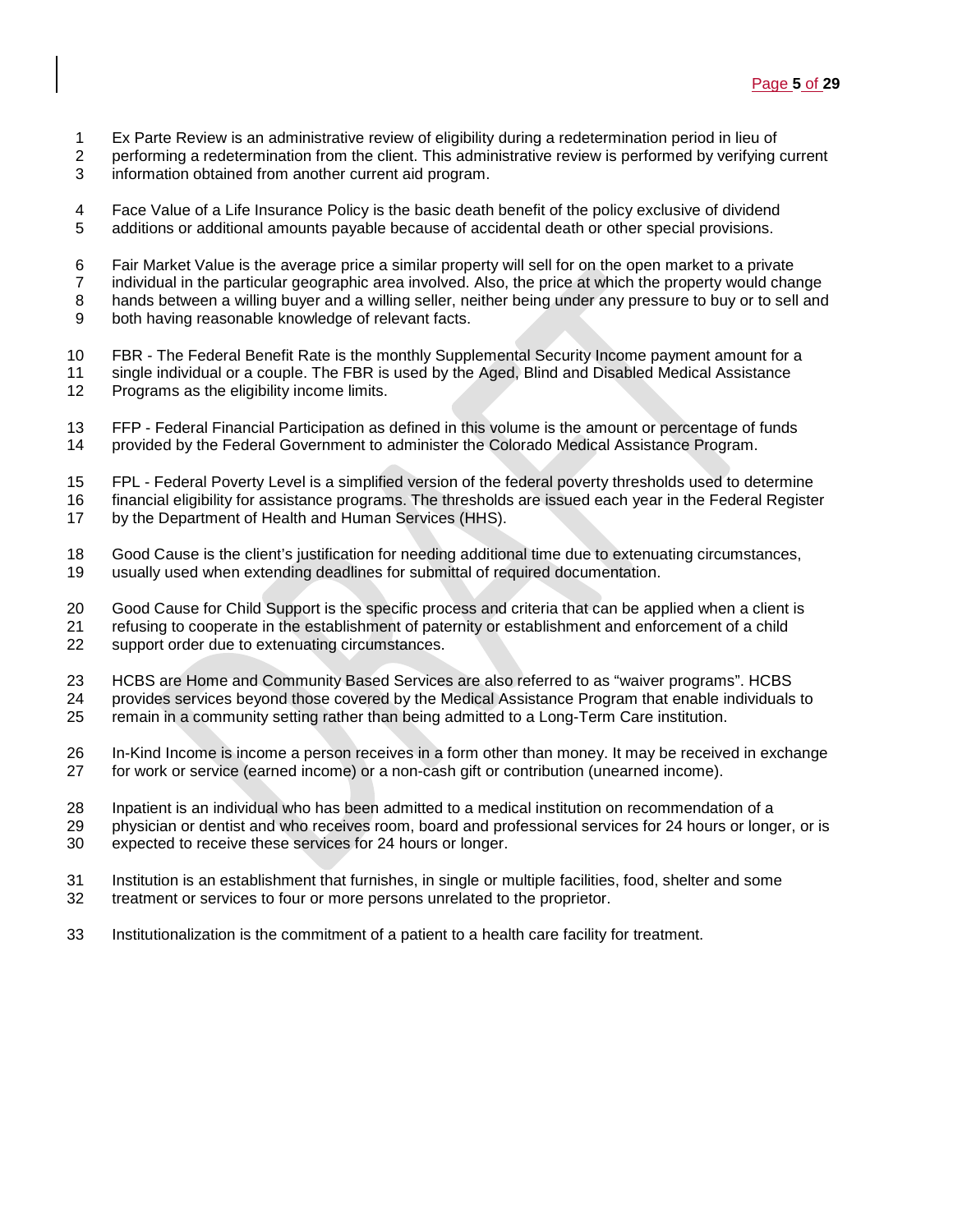- 1 Institutionalized Individual is a person who is institutionalized in a medical facility, a Long-Term Care<br>2 institution, or applying for or receiving Home and Community Based Services (HCBS) or the Program
- institution, or applying for or receiving Home and Community Based Services (HCBS) or the Program of
- All Inclusive Care for the Elderly (PACE).

 Institutionalized Spouse is a Medicaid eligible client who begins a stay in a medical institution or nursing facility on or after September 30, 1989, or is first enrolled as a Medical Assistance client in the Program of 6 All Inclusive Care for the Elderly (PACE) on or after October 10, 1997, or receives Home and Community<br>7 Based Services (HCBS) on or after July 1, 1999; and is married to a spouse who is not in a medical Based Services (HCBS) on or after July 1, 1999; and is married to a spouse who is not in a medical institution or nursing facility. An institutionalized spouse does not include any such individual who is not likely to be in a medical institution or nursing facility or to receive HCBS or PACE for at least 30 consecutive days. Irrevocable means that the contract, trust, or other arrangement cannot be terminated, and that the funds cannot be used for any purpose other than outlined in the document.

- Insurance Affordability Program (IAP) refers to Medicaid, Child Health Plan *Plus* (CHP+), and premium and cost-sharing assistance for purchasing private health insurance through state insurance marketplace.
- Legal Immigrant is an individual who is not a citizen or national and has been permitted to remain in the
- United States by the United States Citizenship and Immigration Services (USCIS) either temporarily or as
- an actual or prospective permanent resident or whose extended physical presence in the United States is
- known to and allowed by USCIS.
- Legal Immigrant Prenatal is a medical program that provides medical coverage for pregnant legal immigrants who have been legal immigrants for less than five years.
- 20 Limited Disability for the Medicaid Buy-In Program for Working Adults with Disabilities means that an 21 individual has a disability that would meet the definition of disability under SSA without regard to
- individual has a disability that would meet the definition of disability under SSA without regard to Substantial Gainful Activity (SGA).
- Long-Term Care is Medical Assistance services that provides nursing-home care, home-health care, personal or adult day care for individuals aged at least 65 years or with a chronic or disabling condition.
- Long-Term Care Institution means class I nursing facilities, intermediate care facilities for the mentally retarded (ICF/MR) and swing bed facilities. Long-Term Care institutions can include hospitals.
- Managed care system is a system for providing health care services which integrates both the delivery and the financing of health care services in an attempt to provide access to medical services while containing the cost and use of medical care.
- Medical Assistance is defined as all medical programs administered by the Department of Health Care Policy and Financing. Medical Assistance/Medicaid is the joint state/federal health benefits program for individuals and families with low income and resources. It is an entitlement program that is jointly funded by the states and federal government and administered by the state. This program provides for payment of all or part of the cost of care for medical services.
- Medical Assistance Required Household is defined for purposes of this volume as all parents or caretaker relatives, spouses, and dependent children residing in the same home.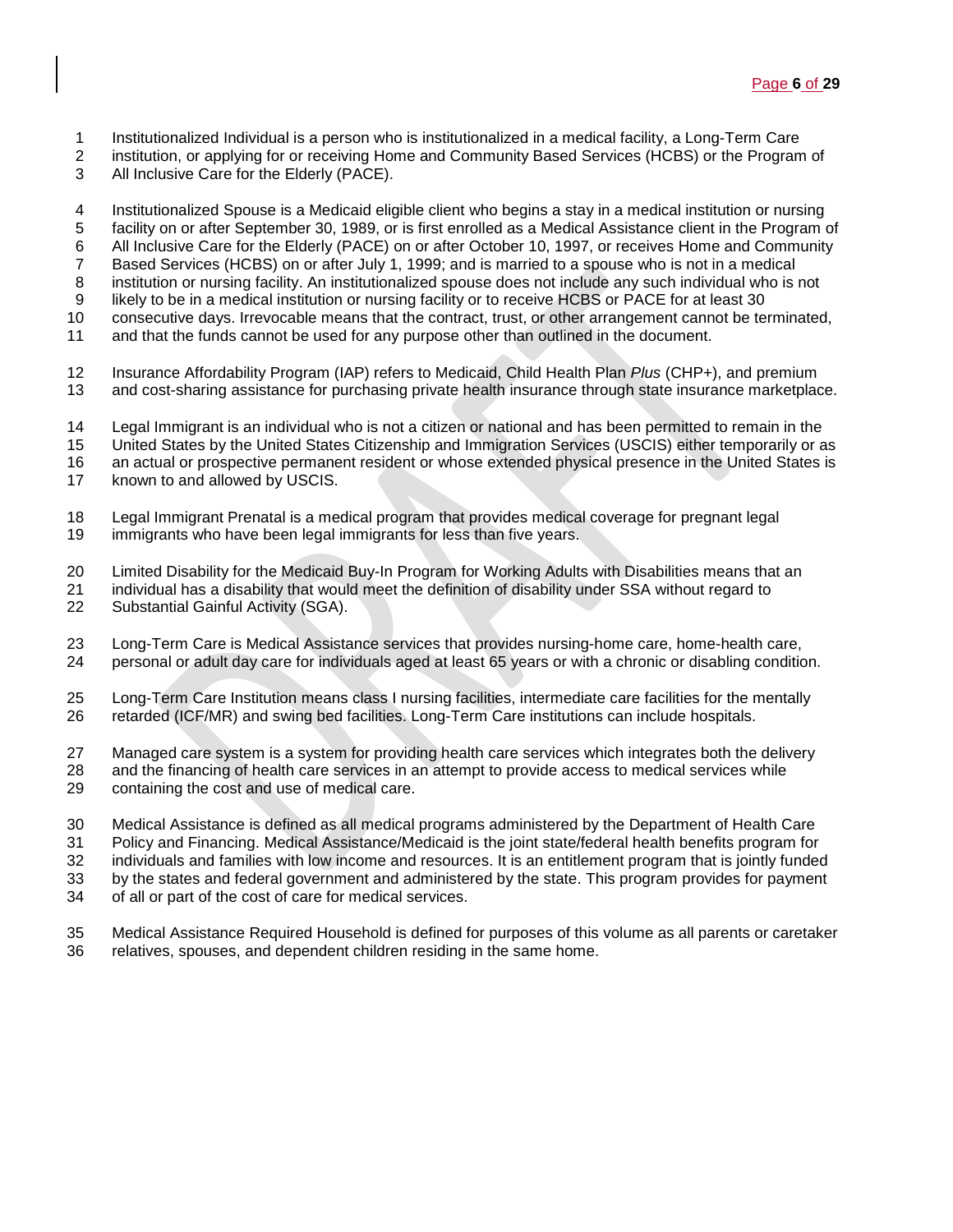- 1 Minimal Verification is defined in this volume as the minimum amount of information needed to process 2 an application for benefits. No other verification can be requested from clients unless the information
- an application for benefits. No other verification can be requested from clients unless the information
- provided is questionable or inconsistent.
- 4 Minimum Essential Coverage is the type of coverage one must maintain to be in compliance with the<br>5 Affordable Care Act in order to avoid paying a penalty for being uninsured. Minimum essential covera
- Affordable Care Act in order to avoid paying a penalty for being uninsured. Minimum essential coverage
- 6 may include but not limited to: Medicaid; CHP+; private health plans through Connect for Health <br>7 Colorado: Medicare: job-based insurance, and certain other coverage.
- Colorado; Medicare; job-based insurance, and certain other coverage.
- MMMNA Minimum Monthly Maintenance Needs Allowance is the calculation used to determine the
- amount of institutionalized spouse's income that the community spouse is allowed to retain to meet their
- monthly living needs.
- MAGI Modified Adjusted Gross Income refers to the methodology by which income and household
- 12 composition are determined for the MAGI Medical Assistance groups under the Affordable Care Act.<br>13 These MAGI groups include Parents and Caretaker Relatives, Pregnant Women, Children, and Adult
- These MAGI groups include Parents and Caretaker Relatives, Pregnant Women, Children, and Adults.
- For a more complete description of the MAGI categories and pursuant rules, please refer to section
- 8.100.4.
- MAGI-Equivalent is the resulting standard identified through a process that converts a state's net-income
- standard to equivalent MAGI standards.
- MIA Monthly Income Allowance is the amount of institutionalized spouse's income that the community spouse is allowed to retain to meet their monthly living needs.
- MSP Medicare Savings Program is a Medical Assistance Program to assist in the payment of Medicare
- premium, coinsurance and deductible amounts. There are four groups that are eligible for payment or
- part-payment of Medicare premiums, coinsurance and deductibles: Qualified Medicare Beneficiaries
- (QMBs), Specified Low-Income Medicare Beneficiaries (SLIMBs), Qualified Disabled and Working
- Individuals (QDWIs), and Qualifying Individuals 1 (QI-1s).
- Non-Filer is an individual who neither files a tax return nor is claimed as a tax dependent. For a more
- complete description of how household composition is determined for the MAGI Medical Assistance
- groups, please refer to the MAGI household composition section at 8.100.4.E.
- Nursing Facility is a facility or distinct part of a facility which is maintained primarily for the care and
- treatment of inpatients under the direction of a physician. The patients in such a facility require
- supportive, therapeutic, or compensating services and the availability of a licensed nurse for observation or treatment on a twenty-four-hour basis.
- OAP Old Age Pension is a financial assistance program for low income adults age 60 or older.
- OASDI Old Age, Survivors and Disability Insurance is the official term Social Security uses for Social
- Security Act Title II benefits including retirement, survivors, and disability. This does not include SSI
- payments.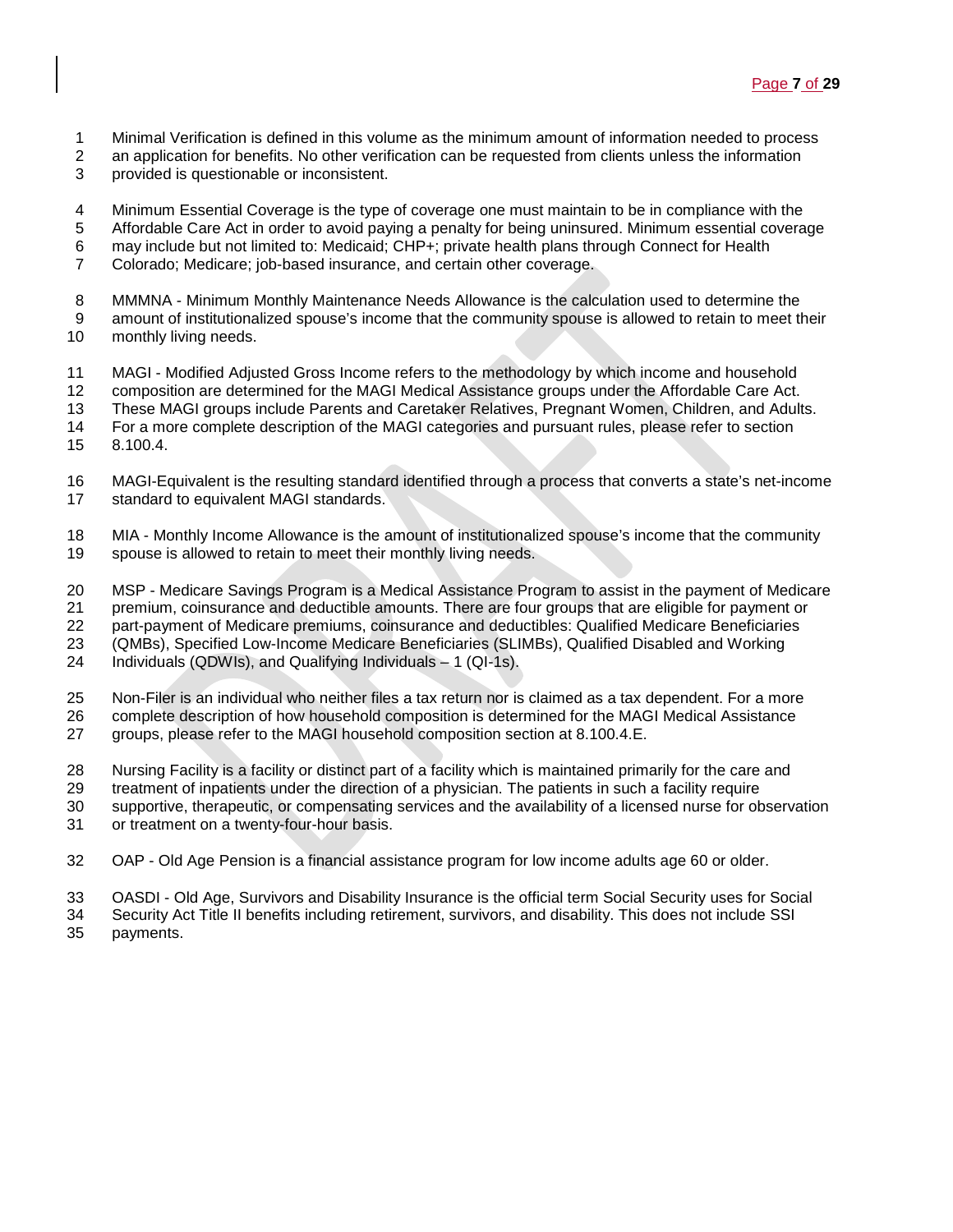- 1 Outpatient is a patient who is not hospitalized overnight but who visits a hospital, clinic, or associated 1<br>2 facility for diagnosis or treatment. Is a patient who does not require admittance to a facility to receive
- facility for diagnosis or treatment. Is a patient who does not require admittance to a facility to receive
- medical services.
- 
- 4 PACE Program of All-inclusive Care for the Elderly is a unique, capitated managed care benefit for the <br>5 frail elderly provided by a not-for-profit or public entity. The PACE program features a comprehensive frail elderly provided by a not-for-profit or public entity. The PACE program features a comprehensive
- medical and social service delivery system using an interdisciplinary team approach in an adult day
- 7 health center that is supplemented by in-home and referral services in accordance with participants'<br>8 needs.
- needs.
- Parent and Caretaker Relative is a MAGI Medical Assistance group that provides Medical Assistance to adults who are parents or Caretaker Relatives of dependent children.
- Patient is an individual who is receiving needed professional services that are directed by a licensed
- 12 practitioner of the healing arts toward maintenance, improvement, or protection of health, or lessening of i<br>13 illness, disability, or pain. illness, disability, or pain.
- PEAK the Colorado Program Eligibility and Application Kit is a web-based portal used to apply for public assistance benefits in the State of Colorado, including Medical Assistance.
- PNA Personal Needs Allowance means moneys received by any person admitted to a nursing care
- facility or Long-Term Care Institution which are received by said person to purchase necessary clothing,
- incidentals, or other personal needs items which are not reimbursed by a Federal or state program.
- 
- 19 Pregnant Women is a MAGI Medical Assistance group that provides Medical Assistance coverage to<br>20 pregnant women whose MAGI-based income calculation is less than 185% FPL, including women wh pregnant women whose MAGI-based income calculation is less than 185% FPL, including women who are 60 days post-partum.
- Premium means the monthly amount an individual pays to participate in a Medicaid Buy-In Program.
- Provider is any person, public or private institution, agency, or business concern enrolled under the state
- Medical Assistance program to provide medical care, services, or goods and holding a current valid
- license or certificate to provide such services or to dispense such goods.
- Psychiatric Facility is a facility that is licensed as a residential care facility or hospital and that provides inpatient psychiatric services for individuals under the direction of a licensed physician.
- Public Institution means an institution that is the responsibility of a governmental unit or over which a governmental unit exercises administrative control.
- Questionable is defined as inconsistent or contradictory tangible information, statements, documents, or file records.
- Reasonable Compatibility refers to an allowable difference or discrepancy between the income an
- applicant self attests and the amount of income reported by an electronic data source. For a more
- 34 complete description of how reasonable compatibility is used to determine an applicant's financial<br>35 eligibility for Medical Assistance, please refer to the MAGI Income section at 8.100.4.C
- eligibility for Medical Assistance, please refer to the MAGI Income section at 8.100.4.C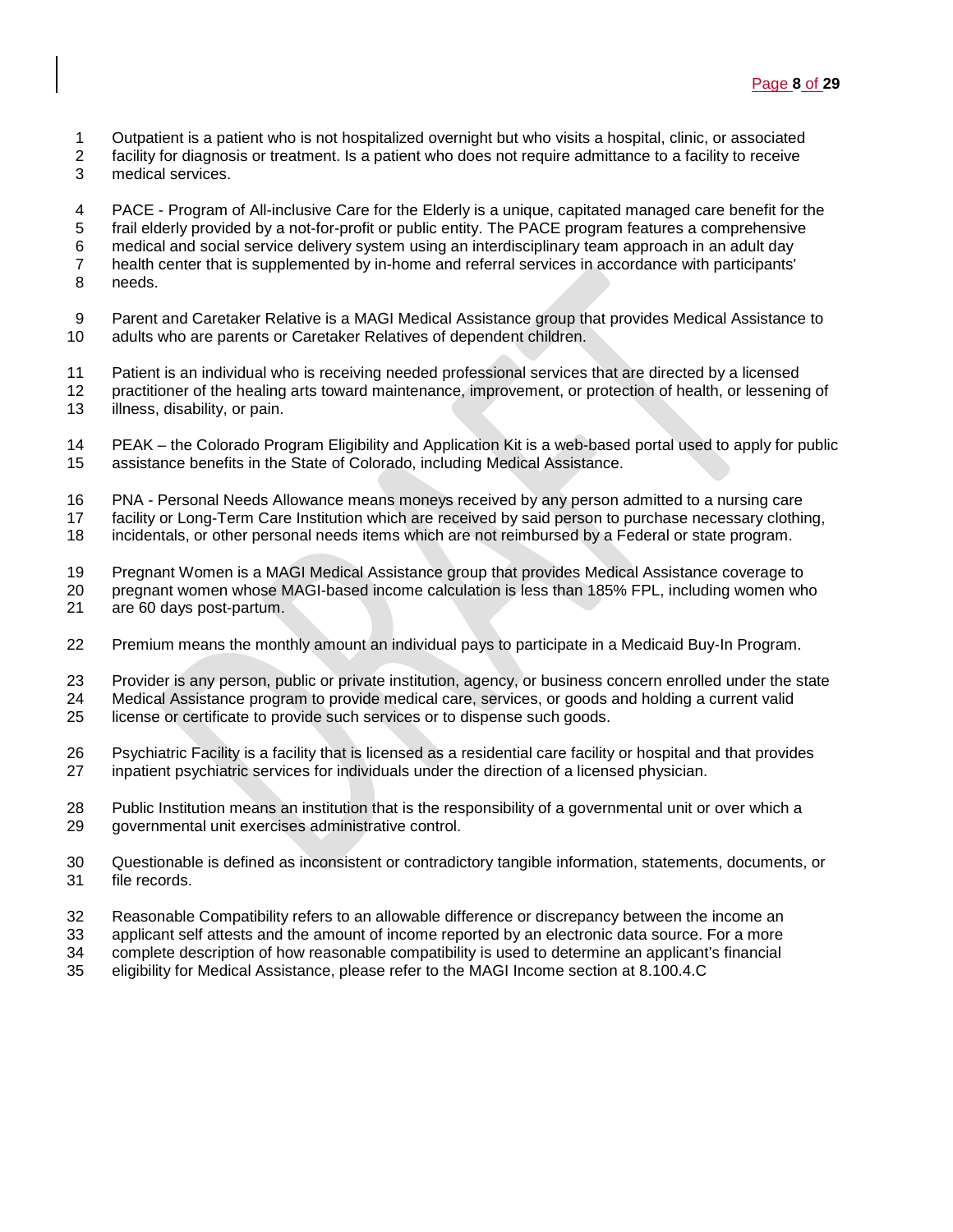- 
- 1 Reasonable Explanation refers to the opportunity afforded an applicant to explain a discrepancy between<br>2 self-attested income and income as reported by an electronic data source, when the difference is above self-attested income and income as reported by an electronic data source, when the difference is above
- the threshold percentage for reasonable compatibility.
- Recipient is any person who has been determined eligible to receive benefits.
- Resident is any individual who is living within the state and considers the state as their place of residence. Residents include any unemancipated child whose parent or other person exercising custody lives within the state.
- 8 RRB Railroad Retirement Benefits is a benefit program under Federal law 45 U.S.C. § 231 et seg that became effective in 1935. It provides retirement benefits to retired railroad workers and families from a
- 10 special fund, which is separate from the Social Security fund.
- Secondary School is a school or educational program that provides instruction or training towards a high school diploma or an equivalent degree such as a High School Equivalency Diploma (HSED).
- SGA Substantial Gainful Activity is defined by the Social Security Administration. SGA is the term used to describe a level of work activity and earnings. Work is "substantial" if it involves performance of
- significant physical or mental activities or a combination of both, which are productive in nature. For work
- activity to be substantial, it does not need to be performed on a full-time basis. Work activity performed on
- a part-time basis may also be substantial gainful activity. "Gainful" work activity is work performed for pay
- or profit; or work of a nature generally performed for pay or profit; or work intended for profit, whether or
- not a profit is realized.
- Single Entry Point Agency means the organization selected to provide case management functions for persons in need of Long-Term Care services within a Single Entry Point District.
- Single Streamlined Application or "SSAp" is the general application for health assistance benefits through
- which applicants will be screened for Medical Assistance programs including Medicaid, CHP+, or
- premium and cost-sharing assistance for purchasing private health insurance through a state insurance marketplace.
- SISC- Supplemental Income Status Codes are system codes used to distinguish the different types of
- state supplementary benefits (such as OAP) a recipient may receive. Supplemental Income Status Codes
- determine the FFP for benefits paid on behalf of groups covered under the Medical Assistance program.
- SSA Social Security Administration is an agency of the United States federal government that
- administers Social Security, a social insurance program consisting of retirement, disability, and survivors' benefits.
- SSI Supplemental Security Income is a Federal income supplement program funded by general tax
- revenues (not Social Security taxes) that provides income to aged, blind or disabled individuals with little or no income and resources.
- SSI Eligible means an individual who is eligible to receive Supplemental Security Income under Title XVI
- of the Social Security Act, and may or may not be receiving the monetary payment.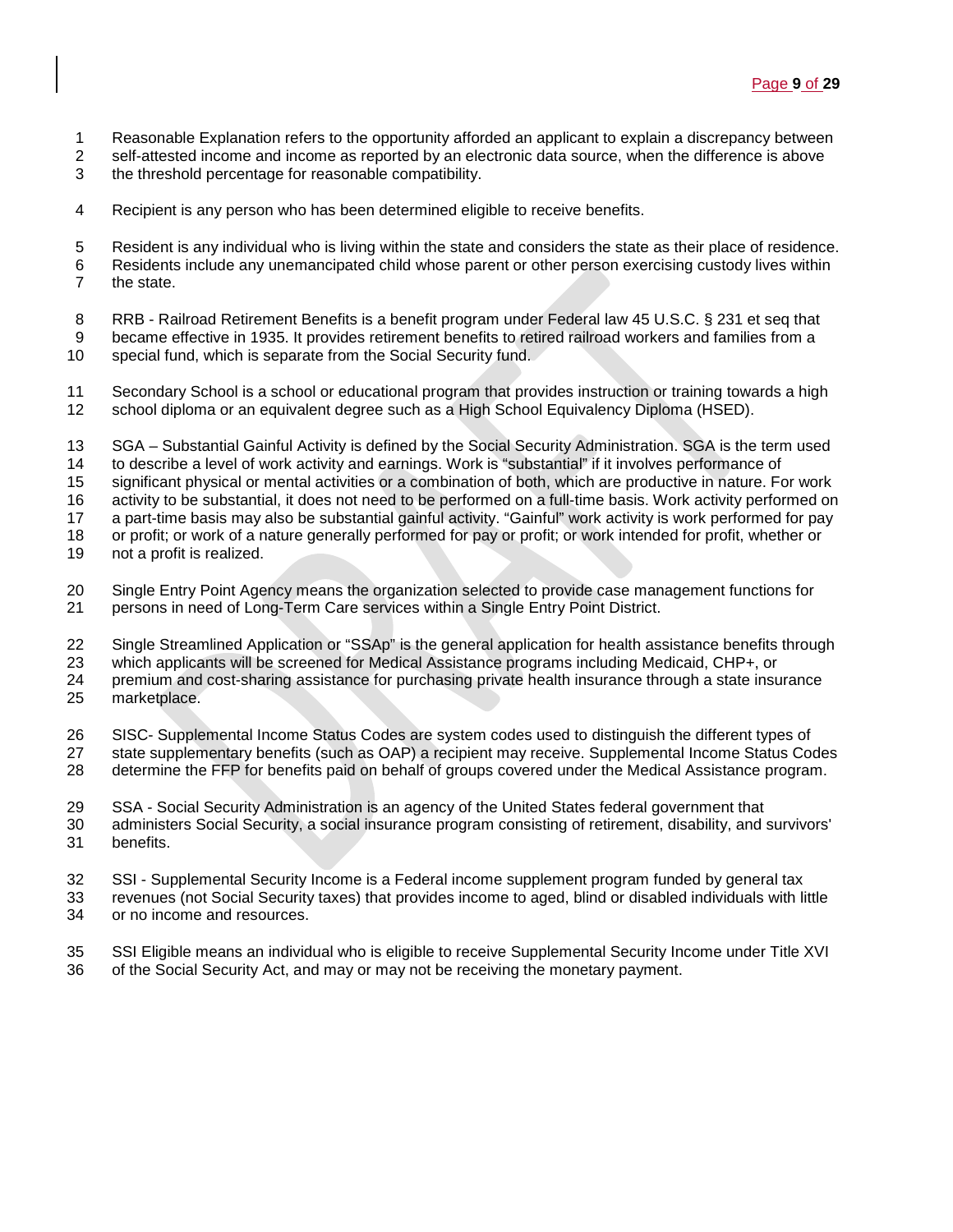- TANF Temporary Assistance to Needy Families is the Federal assistance program which provides
- supportive services and federal benefits to families with little or no income or resources. It is the Block
- Grant that was established under the Personal Responsibility and Work Opportunity Reconciliation Act in
- Title IV of the Social Security Act.
- Tax Dependent is anyone expected to be claimed as a dependent by a Tax-Filer.
- Tax-Filer is an individual, head of household or married couple who is required to and who files a personal income tax return.
- Third Party is an individual, institution, corporation, or public or private agency which is or may be liable to pay all or any part of the medical cost of an injury, a disease, or the disability of an applicant for or recipient of Medical Assistance.
- Title XIX is the portion of the federal Social Security Act which authorizes a joint federal/state Medicaid program. Title XIX contains federal regulations governing the Medicaid program.
- TMA Transitional Medical Assistance is a Medical Assistance category for families that lost Medical Assistance coverage due to increased earned income or loss of earned income disregards.
- ULTC 100.2 is an assessment tool used to determine level of functional limitation and eligibility for Long-Term Care services in Colorado.
- Unearned Income is the gross amount received in cash or kind that is not earned from employment or self-employment.
- VA Veterans Affairs is The Department of Veterans Affairs which provides patient care and Federal benefits to veterans and their dependents.
- 
- 
- 
- 
- **8.100.3. Medical Assistance General Eligibility Requirements**
- 
- 

# **8.100.3.K. Consideration of Income**

 1. Income or resources of an alien sponsor or an alien sponsor's spouse shall be countable to the sponsored alien effective December 19, 1997. Forms used prior to December 19, 1997, including but not limited to forms I-134 or I-136 are legally unenforceable affidavits of support. The 31 31 attribution of the income and resources of the sponsor and the sponsor's spouse to the alien will<br>32 continue until the alien becomes a U.S. citizen or has worked or can be credited with 40 continue until the alien becomes a U.S. citizen or has worked or can be credited with 40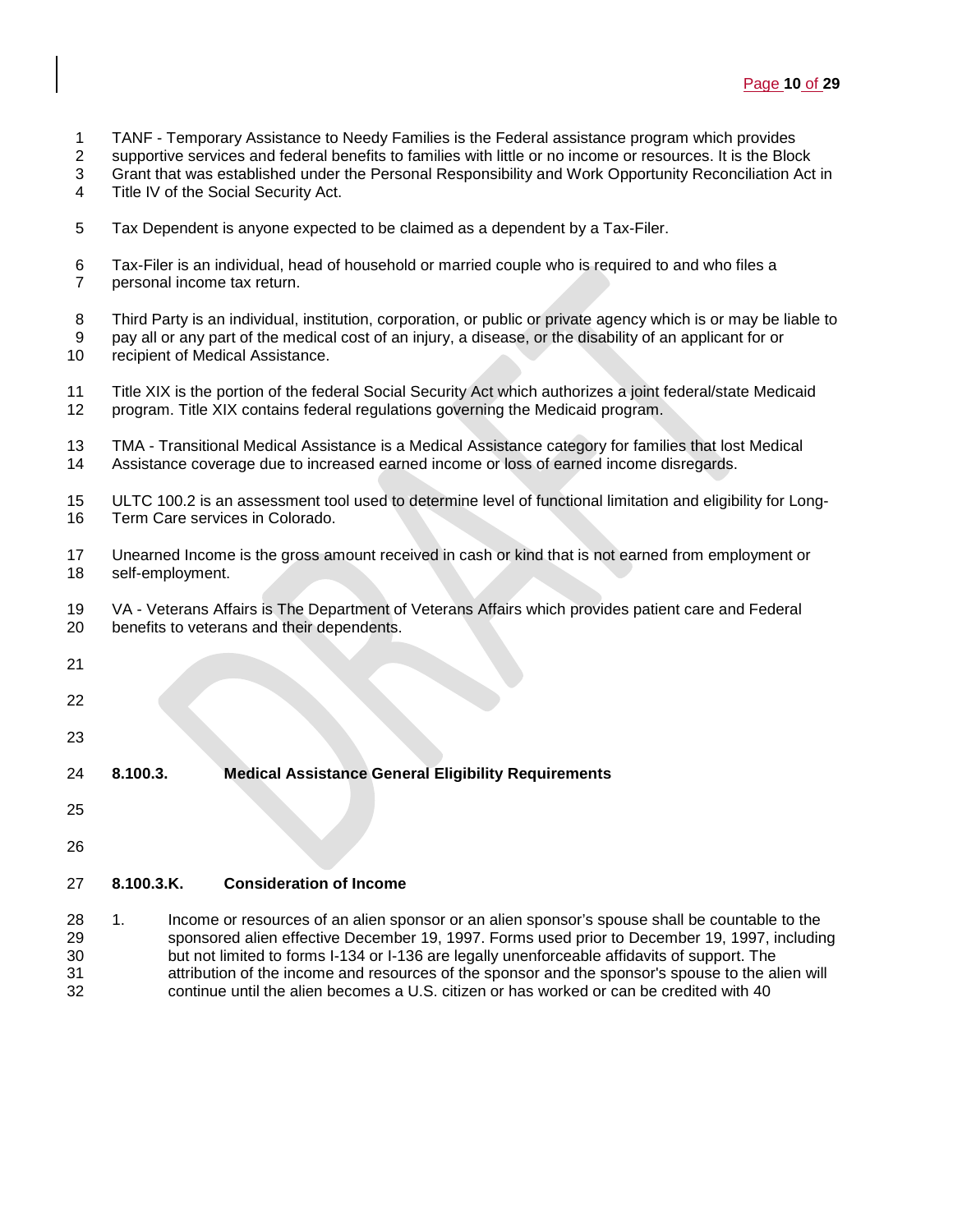- 1 qualifying quarters of work, provided that an alien crediting the quarters to the applicant/client has<br>2 hot received any public benefit during any creditable quarter for any period after December 31. not received any public benefit during any creditable quarter for any period after December 31, 1996.
- 4 a. Exception: When the sponsored alien is a pregnant woman or a child the income or<br>5 second the sponsor or an alien sponsor's spouse will not be countable to the sponsor's spouse will not be countable to t resources of an alien sponsor or an alien sponsor's spouse will not be countable to the sponsored alien.
- 7 2. Income, in general, is the receipt by an individual of a gain or benefit in cash or in kind during a<br>8 calendar month. Income means any cash, payments, wages, in-kind receipt, inheritance, gift, calendar month. Income means any cash, payments, wages, in-kind receipt, inheritance, gift, prize, rents, dividends, interest, etc., that are received by an individual or family.
- 3. Earned income is payment in cash or in kind for services performed as an employee or from self-employment.
- 12 4. Earned in kind income shall be income produced as a result of the performance of services by the applicant/client. for which he/she is compensated in shelter or other items in lieu of wages. applicant/client, for which he/she is compensated in shelter or other items in lieu of wages.
- 5. Received means "actually" received or legally becomes available, whichever occurs first; the point at which the income first is available to the individual for use. For example, interest income on a savings account is counted when it is credited to the account.
- 17 6. All Home Care Allowance (HCA) income paid to a Medical Assistance applicant or *I*memberclient by the HCA recipient to provide home care services is countable earned income.
- 19 a. Exception: When a HCA recipient lives in the home of the Medical Assistance<br>20 applicant/client. HCA payments made to the Medical Assistance applicant/clien applicant/client, HCA payments made to the Medical Assistance applicant/client for providing home care services to the HCA recipient is not countable income for the purpose of calculating the Medical Assistance applicant/client's MAGI-based income.

#### 23 7. An applicant or /member who is a live-In home care provider to a care recipient receiving a 24 Difficulty of Care Payment and are -being determined for a MAGI Medical Assistance program, the following must be met to exclude this Difficulty of Care payment as countable income:

- **a.** The care provider receiving payments for personal care/ or supportive services to a care **recipient must live full-time in the same home with the care recipient.**
- 28 b. The care recipient receiving personal care /or supportive services must be enrolled in 29 Long Term Service Supports (LTSS), with additional services through a Home-Based Services (HCBS) waiver program or;
- c. The care recipient must be enrolled in the Buy-In Program for Working Adults with Disabilities, and receive additional services through the Home and Community Based Services (HCBS) waiver program.
- 36 d. <u>Communist Communist Communist Communist Communist Communist Communist Communist Communist Communist Communist Communist Communist Communist Communist Communist Communist Communist Communist Communist Communist Commu</u> more than 10 qualified foster individuals under the age 19 or 5 qualified foster individuals who are over the age 19.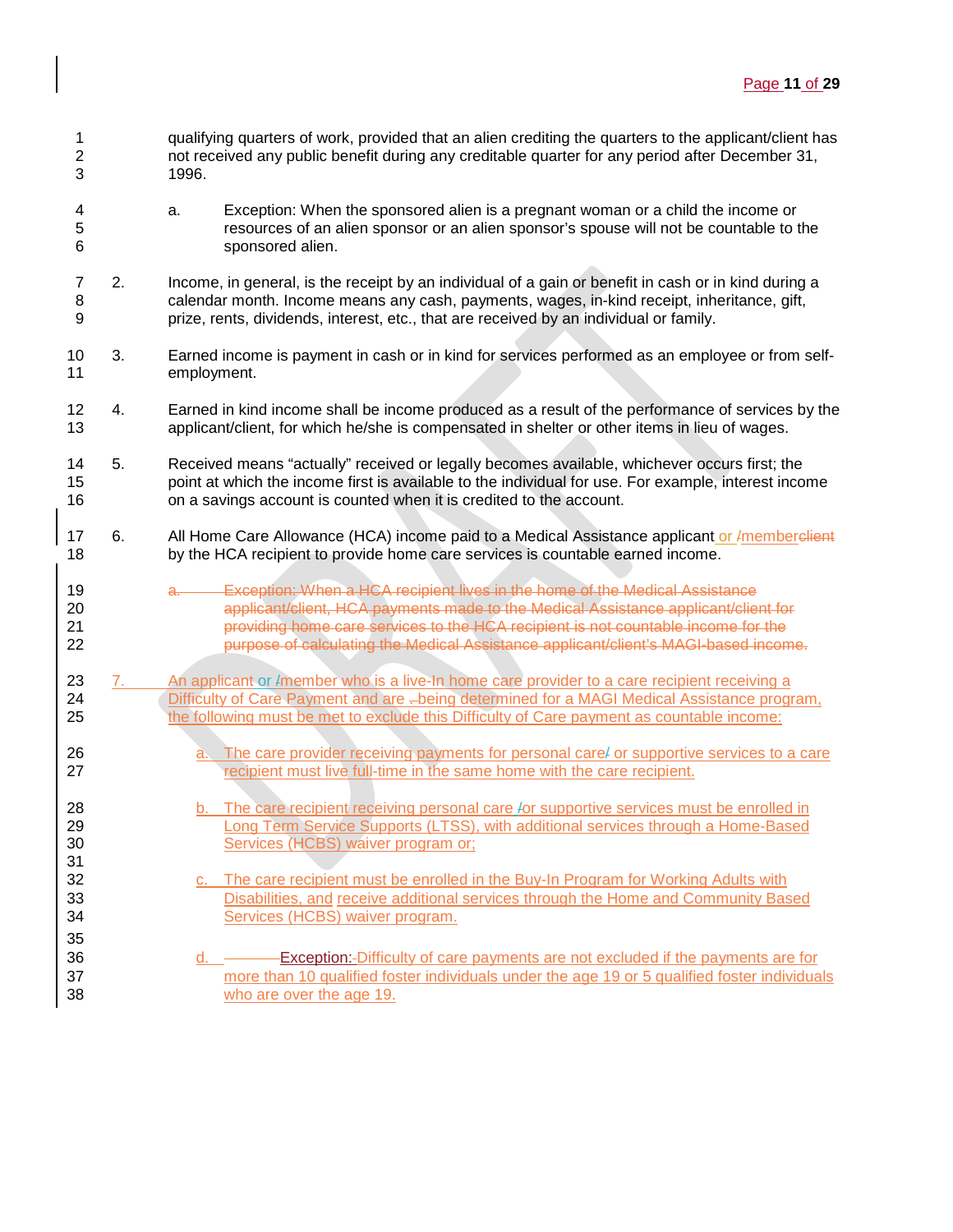| 2 87 | Participation in the Workforce Investment Act (WIA) affects eligibility for Medical Assistance as<br>follows: |
|------|---------------------------------------------------------------------------------------------------------------|
|      |                                                                                                               |

- 4 a. Wages derived from participation in a program carried out under WIA (work experience or<br>5 b con-the-job training) and paid to a caretaker relative is considered countable earned 5 on-the-job training) and paid to a caretaker relative is considered countable earned income.
- 7 b. Training allowances granted by WIA to a dependent child or a caretaker relative of a 8 dependent child to participate in a training program is exempt.
- 9 c. Wages derived from participation in a program carried out the under Workforce 10 Investment Act (WIA) and paid to any dependent child who is applying for or receiving 11 Medical Assistance are exempt in determining eligibility for a period not to exceed six 12 months in each calendar year.
- 13 98. An individual involved in a profit making activity as a sole proprietor, partner in a partnership, 14 independent contractor, or consultant shall be classified as self-employed.
- 15 a. To determine the net profit of a self-employed applicant/client deduct the cost of doing 16 business from the gross income. These business expenses include, but are not limited to:
- 17 i) the rent of business premises,
- 18 **ii**) wholesale cost of merchandise,
- 19 iii) utilities,

1

- 20 iv) taxes,
- 21 v) labor, and
- 22 vi) upkeep of necessary equipment.
- 23 b. The following are not allowed as business expenses:
- 24 i) Depreciation of equipment;
- 25 1) Exception: For the purpose of calculating MAGI-based income,<br>26 depreciation of equipment is an allowable business expense if t depreciation of equipment is an allowable business expense if the 27 equipment is not used for capital improvements.
- 28 ii) The cost of and payment on the principal of loans for capital asset or durable<br>29 **inclusted and the conditional** and asset of durable goods;
- 30 **iii)** Personal expenses such as personal income tax payments, lunches, and 31 transportation to and from work.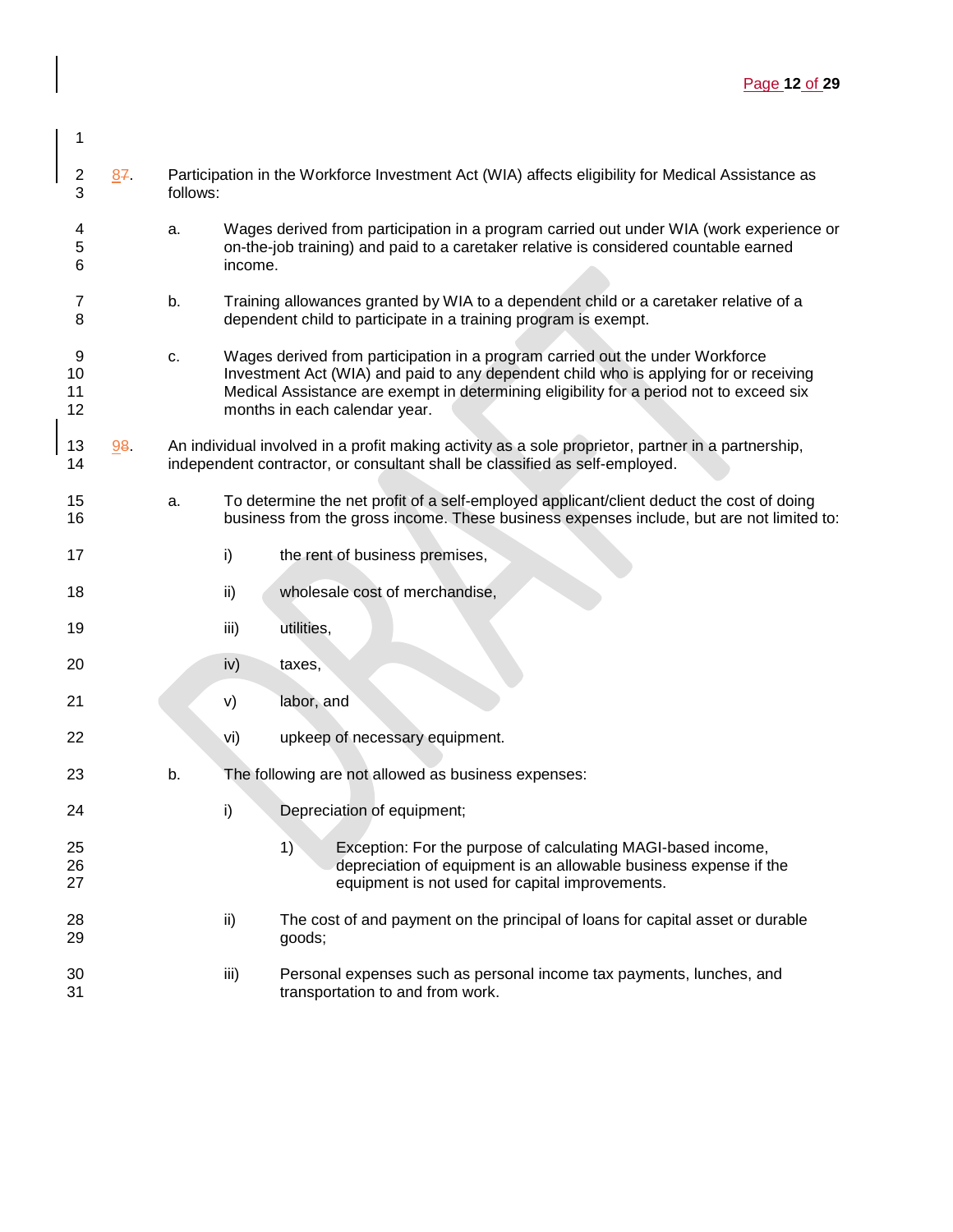| 1                                    |      |    |            |                   |                                                                                                                                                                                                                                                                                                                                                                                                                      |
|--------------------------------------|------|----|------------|-------------------|----------------------------------------------------------------------------------------------------------------------------------------------------------------------------------------------------------------------------------------------------------------------------------------------------------------------------------------------------------------------------------------------------------------------|
| $\boldsymbol{2}$<br>3<br>4<br>5<br>6 |      | c. |            |                   | Appropriate allowances for cost of doing business for Medical Assistance clients who are<br>licensed, certified or approved day care providers are (1) \$55 for the first child for whom<br>day care is provided, and (2) \$ 22 for each additional child. If the client can document a<br>cost of doing business which is greater than the amounts above set forth, the procedure<br>described in A, shall be used. |
| $\overline{7}$<br>8<br>9             |      | d. |            | business related. | When determining self employment expenses and distinguishing personal expenses from<br>business expenses it is a requirement to only allow the percentage of the expense that is                                                                                                                                                                                                                                     |
| 10                                   | 109. |    |            |                   | Self-employment income includes, but is not limited to, the following:                                                                                                                                                                                                                                                                                                                                               |
| 11<br>12<br>13                       |      | a. | allowable. |                   | Farm income - shall be considered as income in the month it is received. When an<br>individual ceases to farm the land, the self-employment deductions are no longer                                                                                                                                                                                                                                                 |
| 14<br>15<br>16                       |      | b. | week.      |                   | Rental income - shall be considered as self-employment income only if the Medical<br>Assistance client actively manages the property at least an average of 20 hours per                                                                                                                                                                                                                                             |
| 17<br>18<br>19<br>20                 |      | c. |            |                   | Board (to provide a person with regular meals only) payment shall be considered earned<br>income in the month received to the extent that the board payment exceeds the<br>maximum food stamp allotment for one-person household per boarder and other<br>documentable expenses directly related to the provision of board.                                                                                          |
| 21<br>22<br>23                       |      | d. |            |                   | Room (to provide a person with lodging only) payments shall be considered earned<br>income in the month received to the extent that the room payment exceeds<br>documentable expenses directly related to the provision of the room.                                                                                                                                                                                 |
| 24<br>25<br>26<br>27                 |      | е. |            |                   | Room and board payments shall be considered earned income in the month received to<br>the extent that the payment for room and board exceeds the food stamp allotment for a<br>one-person household per room and boarder and documentable expenses directly<br>related to the provision of room and board.                                                                                                           |
| 28<br>29                             | 110  |    |            |                   | Unearned income is the gross amount received in cash or kind that is not earned from<br>employment or self-employment. Unearned income includes, but is not limited to, the following:                                                                                                                                                                                                                               |
| 30                                   |      | a. |            |                   | Pensions and other period payments, such as:                                                                                                                                                                                                                                                                                                                                                                         |
| 31                                   |      |    | i)         |                   | Private pensions or disability benefits                                                                                                                                                                                                                                                                                                                                                                              |
| 32<br>33                             |      |    |            | 1)                | Exception: Refer to section 8.100.4 for treatment of private disability<br>benefits for MAGI Medical Assistance.                                                                                                                                                                                                                                                                                                     |
| 34                                   |      |    | ii)        |                   | Social Security benefits (Retirement, survivors, and disability)                                                                                                                                                                                                                                                                                                                                                     |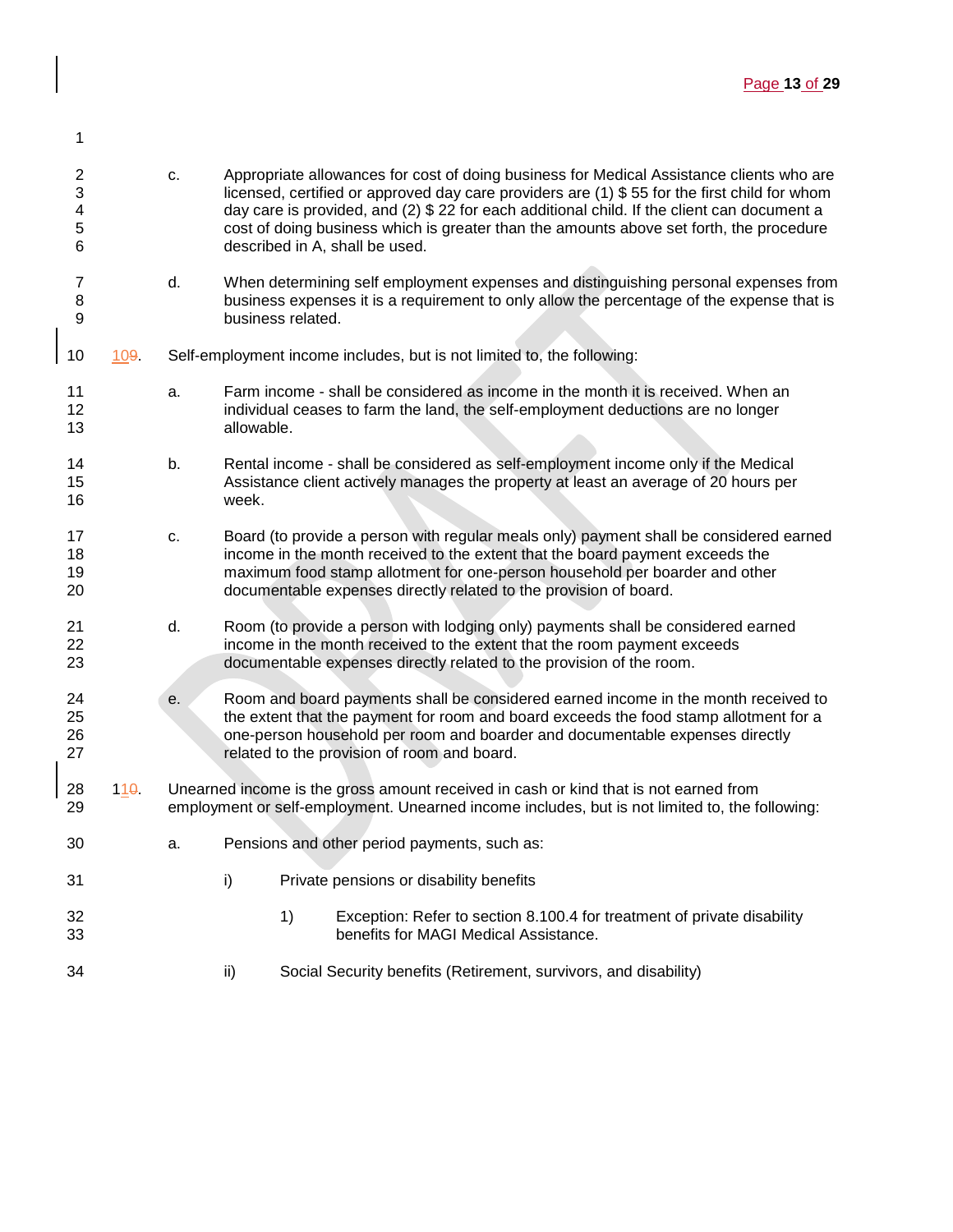| 1                          |            |    | iii)  | <b>Workers' Compensation payments</b>                                                                                                                                                                                                                                                                                                                                                                                                                                             |
|----------------------------|------------|----|-------|-----------------------------------------------------------------------------------------------------------------------------------------------------------------------------------------------------------------------------------------------------------------------------------------------------------------------------------------------------------------------------------------------------------------------------------------------------------------------------------|
| 2                          |            |    | iv)   | Railroad retirement annuities                                                                                                                                                                                                                                                                                                                                                                                                                                                     |
| 3                          |            |    | V)    | Unemployment insurance payments                                                                                                                                                                                                                                                                                                                                                                                                                                                   |
| 4<br>5                     |            |    | vi)   | Veterans benefits other than Aid and Attendance (A&A) and Unusual Medical<br>Expenses (UME).                                                                                                                                                                                                                                                                                                                                                                                      |
| 6                          |            |    | vii)  | Alimony and support payments                                                                                                                                                                                                                                                                                                                                                                                                                                                      |
| 7                          |            |    | viii) | Interest, dividends and certain royalties on countable resources                                                                                                                                                                                                                                                                                                                                                                                                                  |
| 8                          |            |    |       |                                                                                                                                                                                                                                                                                                                                                                                                                                                                                   |
| 9                          |            |    |       |                                                                                                                                                                                                                                                                                                                                                                                                                                                                                   |
| 10                         |            |    |       |                                                                                                                                                                                                                                                                                                                                                                                                                                                                                   |
| 11                         |            |    |       |                                                                                                                                                                                                                                                                                                                                                                                                                                                                                   |
| 12                         | 8.100.4    |    |       | MAGI Medical Assistance Eligibility [Eff. 01/01/2014]                                                                                                                                                                                                                                                                                                                                                                                                                             |
| 13                         | 8.100.4.A. |    |       | <b>MAGI Application Requirements</b>                                                                                                                                                                                                                                                                                                                                                                                                                                              |
| 14<br>15                   | 1.         |    |       | Persons requesting a MAGI Medical Assistance category need only to complete the Single<br>Streamlined Application.                                                                                                                                                                                                                                                                                                                                                                |
| 16<br>17<br>18<br>19<br>20 | 2.         |    |       | Parents and Caretaker Relatives, Pregnant Women, Children, and Adults may apply for Medical<br>Assistance at sites other than the County Department of Social Services, including eligibility sites<br>and Certified Application Assistance Sites (CAAS). The Department shall approve these sites to<br>receive and initially process these applications. The application used shall be the Single<br>Streamlined Application. The eligibility site shall determine eligibility. |
| 21<br>22                   | 3.         |    |       | The eligibility sites shall refer Medical Assistance clients who are pregnant and/or age 20 and<br>under to EPSDT offices (designated by the Department) by:                                                                                                                                                                                                                                                                                                                      |
| 23<br>24<br>25             |            | a. |       | Copying the page of the Single Streamlined Application that includes the EPSDT benefit<br>questions. The eligibility site will then forward this page to the EPSDT office within five<br>working days from the date of application approval; or by:                                                                                                                                                                                                                               |
| 26                         |            | b. |       | Means of secure, electronic data transfer approved by the Department                                                                                                                                                                                                                                                                                                                                                                                                              |
| 27                         |            |    |       |                                                                                                                                                                                                                                                                                                                                                                                                                                                                                   |
| 28                         | 8.100.4.B. |    |       | <b>MAGI Category Verification Requirements</b>                                                                                                                                                                                                                                                                                                                                                                                                                                    |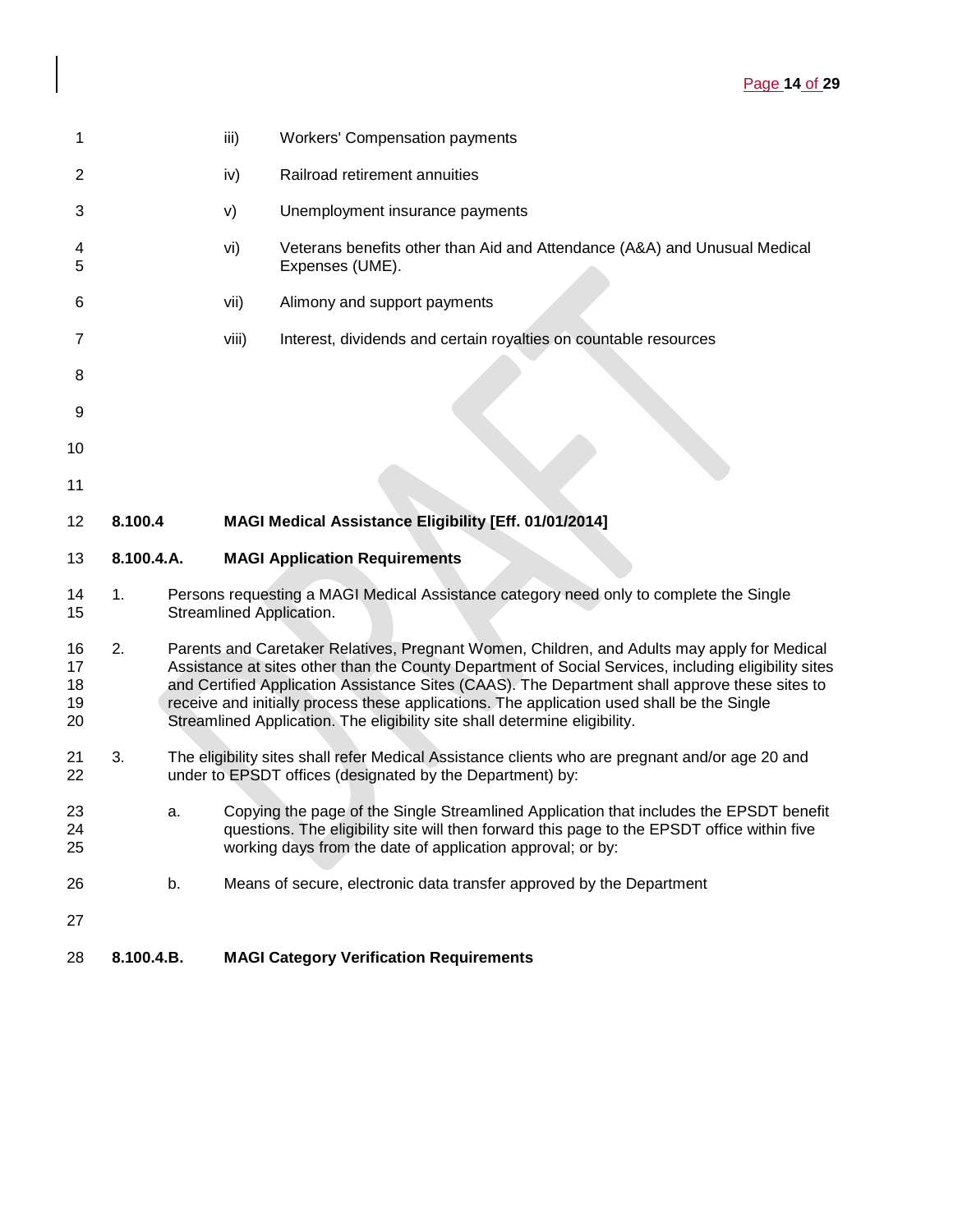- 1. Minimal Verification At minimum, applicants seeking Medical Assistance shall provide all of the following:
- a. Social Security Number: Each individual requesting assistance on the application shall 4 provide a Social Security Number (SSN), or each shall submit proof of an application to<br>5 by obtain an SSN, unless they qualify for an exception listed in 8.100.3.1.1.b. Individuals wh obtain an SSN, unless they qualify for an exception listed in 8.100.3.I.1.b. Individuals who qualify for an exception must not be required to provide an SSN.
- 7 b. Verification of citizenship and identity as outlined in section 8.100.3.H under Citizenship<br>8 and Identity Documentation Requirements. and Identity Documentation Requirements.
- c. Earned Income: Income shall be self-attested by an applicant and verified through an electronic data source. Individuals who provide self-attestation of income must also provide a Social Security Number for wage verification purposes.
- 12 If earned income is not or cannot be self-attested, it shall be verified by wage stubs, tax<br>13 documents, written documentation from the emplover stating the emplovee's gross 13 documents, written documentation from the employer stating the employee's gross<br>14 femployer call to an employer. Applicants may request that communica income or a telephone call to an employer. Applicants may request that communication with their employers be made in writing.
- Estimated earned income shall be used to determine eligibility if the applicant/client **provides less than a full calendar month of wage stubs for the application month.** A single recent wage stub shall be sufficient if the applicant's income is expected to be the same amount for the month of application. Verification of earned income received during the month prior to the month of application shall be acceptable if the application month verification is not yet available. Actual earned income shall be used to determine eligibility 22 if the client provides verification for the full calendar month.
- d. Unearned income: Unearned income can be self-attested by an applicant. Certain types of unearned income, such as unemployment and survivor benefits may be verified 25 through electronic data sources.
- e. Verification of Legal Immigrant Status: Immigration status can be self-declared by an **applicant applying for Medical Assistance**, to determine eligibility for full Medical Assistance benefits. This declaration of legal immigration status will be verified through 29 the Verify Lawful Presence (VLP) interface. The VLP interface connects to the Systematic Alien Verification for Entitlements (SAVE) program to verify legal immigration 31 status. See section 8.100.3.G for a description of the VLP interface. If status cannot be<br>32 secrified, or if the applicant does not provide the necessary documents within the verified, or if the applicant does not provide the necessary documents within the 33 **reasonable opportunity period, then the applicant's Medical Assistance application shall**<br>34 **be terminated** be terminated.
- 2. Additional Verification: No other verification shall be required of the client unless information is found to be questionable on the basis of fact.
- 3. The determination that information is questionable shall be documented in the applicant's case file and CBMS case comments.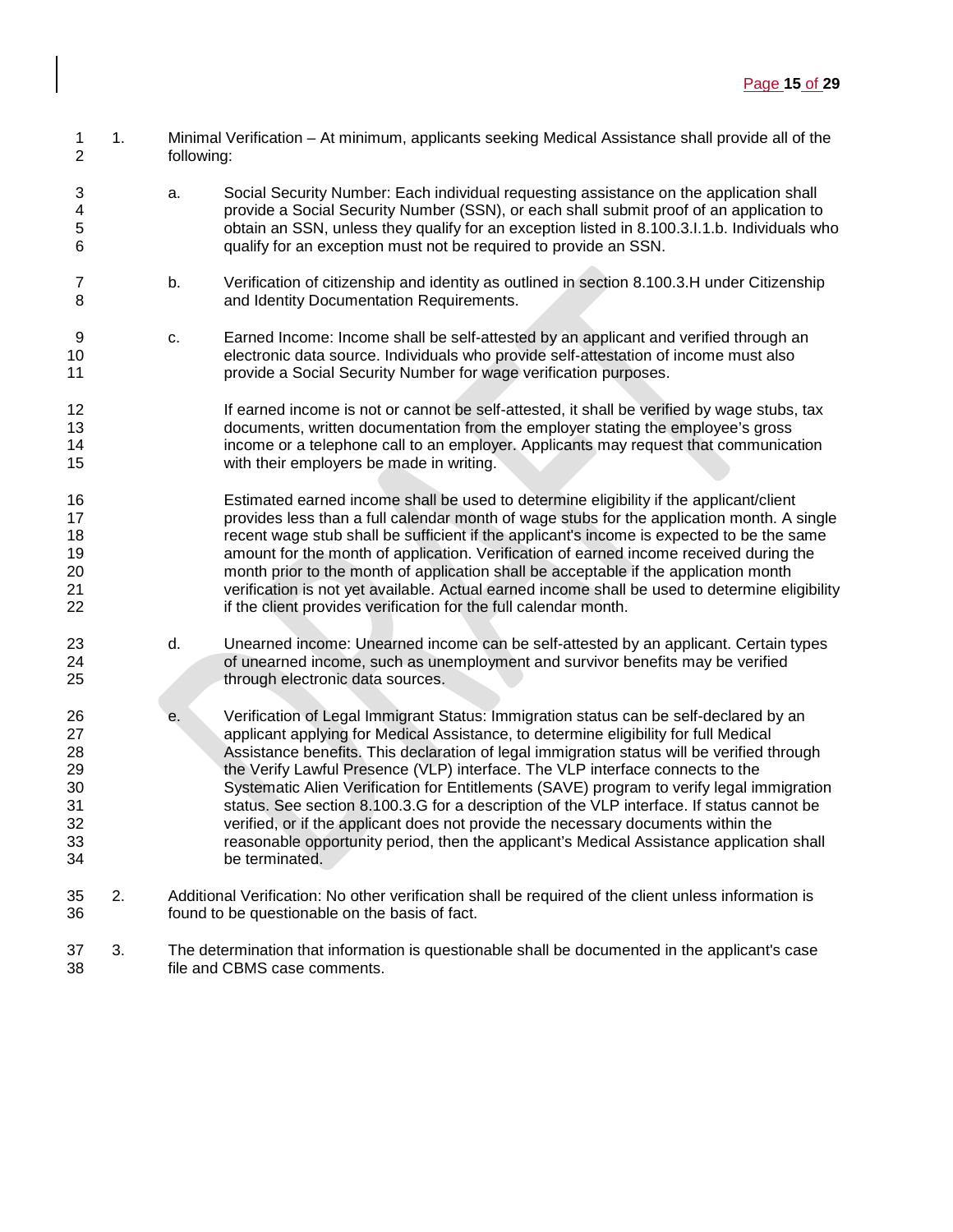- 1 4. Information that exists in another case record or in CBMS shall be used by the eligibility site to<br>2 verify those factors that are not subject to change, if the information is reasonably accessible. verify those factors that are not subject to change, if the information is reasonably accessible.
- 5. The criteria of age and relationship can be declared by the client unless questionable. If questionable, these criteria can be established with information provided from:
- a. official papers such as: a birth certificate, order of adoption, marriage license, immigration or naturalization papers; or
- b. records or statements from sources such as: a court, school, government agency, hospital, or physician.
- 6. Establishing that a dependent child meets the eligibility criteria of:
- a. age, if questionable requires (1) viewing the birth certificate or comparably reliable document at eligibility site discretion, and (2) documenting the source of verification in the case file and CBMS case comments;
- b. living in the home of the caretaker relative, if questionable requires (1) viewing the appropriate documents which identify the relationship, (2) documenting these sources of verification in the case file and CBMS case comments.

## **8.100.4.C. MAGI Methodology for Income Calculation**

- 1. For an in depth treatment of gross income, refer to 26 U.S.C. § 61, which is hereby incorporated 18 by reference. The incorporation of 26 U.S.C. § 61 (2014) excludes later amendments to, or<br>19 feditions of, the referenced material. Pursuant to § 24-4-103(12.5), C.R.S., the Department editions of, the referenced material. Pursuant to § 24-4-103(12.5), C.R.S., the Department maintains copies of this incorporated text in its entirety, available for public inspection during regular business hours at: Colorado Department of Health Care Policy and Financing, 1570 Grant Street, Denver CO 80203. Certified copies of incorporated materials are provided at cost upon request. Except as otherwise provided, pursuant to 26 U.S.C. § 61 gross income means all income from all derived sources, The Modified Adjusted Gross Income calculation for the 25 purposes of determining a household's financial eligibility for Medical Assistance shall consist of,<br>26 but is not limited to, the following: but is not limited to, the following:
- a. Earned Income:
- i) Wages, salaries, tips;
- **iii** Gross income derived from business;
- **iii**) Gains derived from dealings in property;
- 31 iv) Distributive share of partnership gross income (not a limited partner);
- v) Compensation for services, including fees, commissions, fringe benefits and similar items; and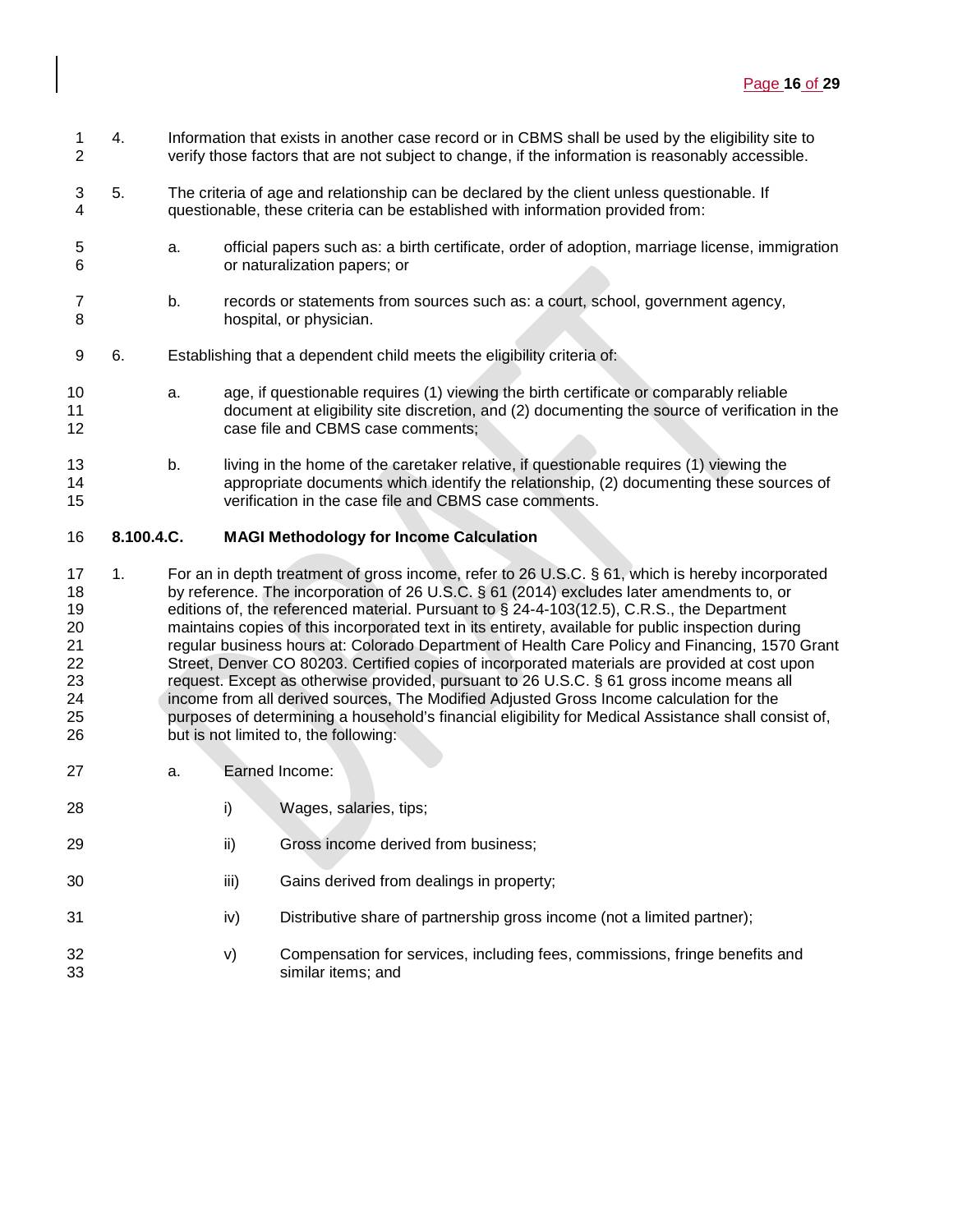| 1                                      |    | vi)   | Taxable private disability income.                                                                                                                                                                                                                                                                                                                               |
|----------------------------------------|----|-------|------------------------------------------------------------------------------------------------------------------------------------------------------------------------------------------------------------------------------------------------------------------------------------------------------------------------------------------------------------------|
| 2                                      | b. |       | Unearned Income:                                                                                                                                                                                                                                                                                                                                                 |
| 3                                      |    | i)    | Interest (includes tax exempt interest);                                                                                                                                                                                                                                                                                                                         |
| 4                                      |    | ii)   | Rents;                                                                                                                                                                                                                                                                                                                                                           |
| 5                                      |    | iii)  | Royalties;                                                                                                                                                                                                                                                                                                                                                       |
| 6                                      |    | iv)   | Dividends;                                                                                                                                                                                                                                                                                                                                                       |
| 7<br>8<br>$\boldsymbol{9}$<br>10<br>11 |    | V)    | Alimony payments received will continue to count if the divorce or legal<br>separation is executed on or before December 31, 2018. This payment will not<br>be countable income if the divorce or legal separation was modified on or after<br>January 1, 2019. made directly to the household from a non-household member<br>and separate maintenance payments, |
| 12                                     |    | vi)   | Pensions and annuities;                                                                                                                                                                                                                                                                                                                                          |
| 13                                     |    | vii)  | Income from life insurance and endowment contracts;                                                                                                                                                                                                                                                                                                              |
| 14                                     |    | viii) | Income from discharge of indebtedness;                                                                                                                                                                                                                                                                                                                           |
| 15                                     |    | ix)   | Income in respect of a decedent; and                                                                                                                                                                                                                                                                                                                             |
| 16                                     |    | x)    | Income from an interest in an estate or trust.                                                                                                                                                                                                                                                                                                                   |
| 17                                     |    | xi)   | Social Security (SSA) income                                                                                                                                                                                                                                                                                                                                     |
| 18                                     |    | xii)  | Distributive share of partnership gross income (limited partner)                                                                                                                                                                                                                                                                                                 |
| 19<br>20                               | с. |       | Additional Income: In addition to the types of income identified in section 8.100.4.C.1.a-<br>b., the following income is included in the MAGI calculation.                                                                                                                                                                                                      |
| 21                                     |    | i)    | Any tax exempt interest income                                                                                                                                                                                                                                                                                                                                   |
| 22                                     |    | ii)   | Untaxed foreign wages and salaries                                                                                                                                                                                                                                                                                                                               |
| 23                                     |    | iii)  | Social Security Title II Benefits (Old Age, Disability and Survivor's benefits)                                                                                                                                                                                                                                                                                  |
| 24                                     | d. |       | The following are Income exclusions:                                                                                                                                                                                                                                                                                                                             |
| 25<br>26                               |    | i)    | An amount received as a lump sum is counted as income only in the month<br>received.                                                                                                                                                                                                                                                                             |
| 27<br>28                               |    | ii)   | Scholarships, awards, or fellowship grants used for educational purposes and not<br>for living expenses.                                                                                                                                                                                                                                                         |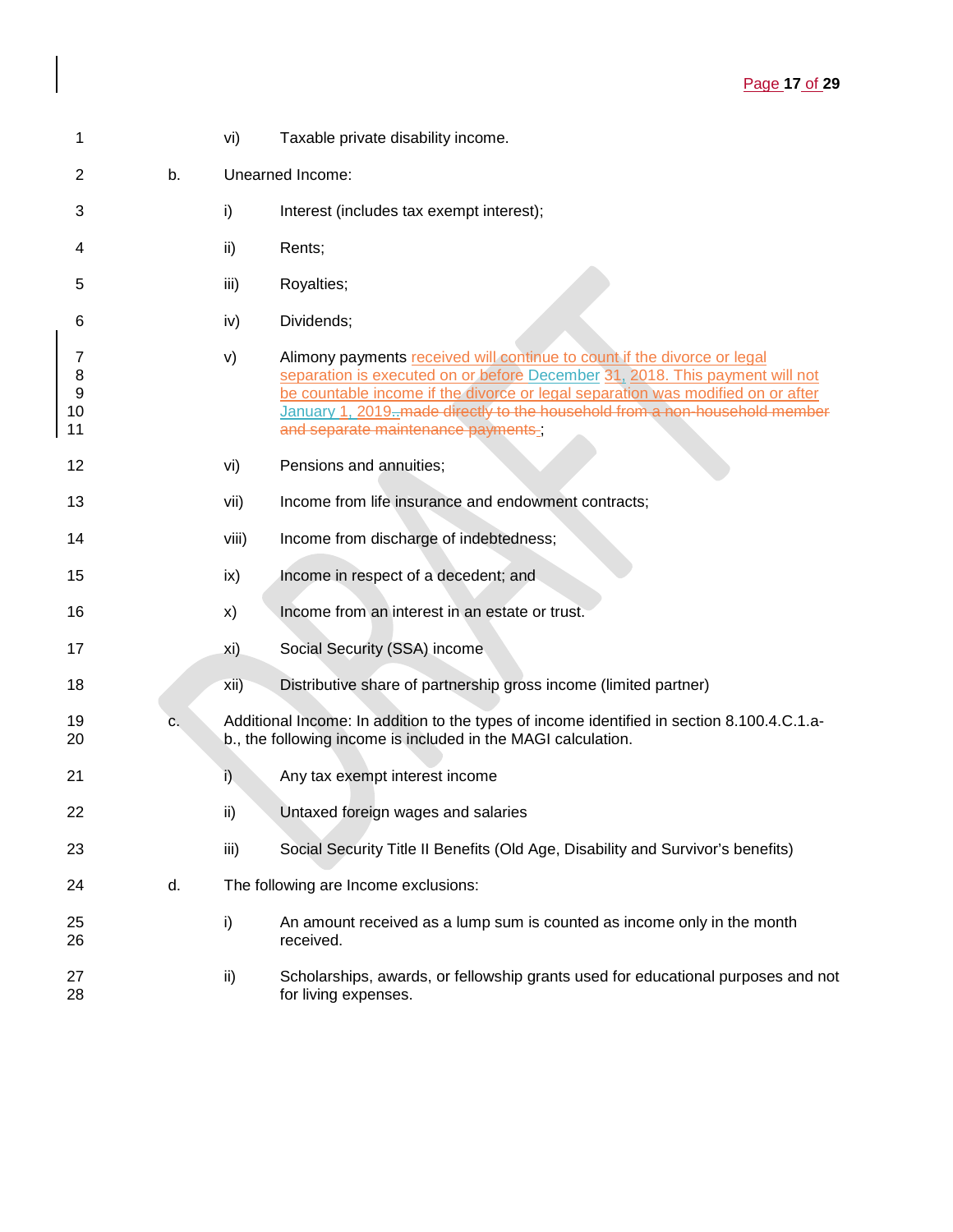| 1                                                      |    | iii)         | Child support received                                                                                                                                                                                                                                                                                                                                                                                                                                                                                                                                                                                                                                                 |
|--------------------------------------------------------|----|--------------|------------------------------------------------------------------------------------------------------------------------------------------------------------------------------------------------------------------------------------------------------------------------------------------------------------------------------------------------------------------------------------------------------------------------------------------------------------------------------------------------------------------------------------------------------------------------------------------------------------------------------------------------------------------------|
| $\overline{c}$                                         |    | iv)          | <b>Worker's Compensation</b>                                                                                                                                                                                                                                                                                                                                                                                                                                                                                                                                                                                                                                           |
| 3                                                      |    | V)           | Supplemental Security Income (SSI)                                                                                                                                                                                                                                                                                                                                                                                                                                                                                                                                                                                                                                     |
| 4                                                      |    | vi)          | Veteran's Benefits                                                                                                                                                                                                                                                                                                                                                                                                                                                                                                                                                                                                                                                     |
| 5<br>6<br>7<br>8<br>$\boldsymbol{9}$<br>10<br>11<br>12 |    | vii)         | American Indian/Alaskan Native income exceptions listed at 42 C.F.R. §<br>435.603(e) (2012) is hereby incorporated by reference. The incorporation of 42<br>C.F.R. § 435.603(e) (2012) excludes later amendments to, or editions of, the<br>referenced material. Pursuant to § 24-4-103(12.5), C.R.S., the Department<br>maintains copies of this incorporated text in its entirety, available for public<br>inspection during regular business hours at: Colorado Department of Health Care<br>Policy and Financing, 1570 Grant Street, Denver, CO 80203. Certified copies of<br>incorporated materials are provided at cost upon request.                            |
| 13                                                     |    |              |                                                                                                                                                                                                                                                                                                                                                                                                                                                                                                                                                                                                                                                                        |
| 14                                                     |    |              |                                                                                                                                                                                                                                                                                                                                                                                                                                                                                                                                                                                                                                                                        |
| 15<br>16<br>17<br>18<br>19<br>20<br>21<br>22           | е. |              | Allowable Deductions: For an in depth treatment of allowable deductions from gross<br>income, please refer to 26 U.S.C. 62, which is hereby incorporated by reference. The<br>incorporation of 26 U.S.C. 62 (2014) excludes later amendments to, or editions of, the<br>referenced material. Pursuant to § 24-4-103(12.5), C.R.S., the Department maintains<br>copies of this incorporated text in its entirety, available for public inspection during regular<br>business hours at: Colorado Department of Health Care Policy and Financing, 1570<br>Grant Street, Denver CO 80203. Certified copies of incorporated materials are provided<br>at cost upon request. |
| 23<br>24<br>25                                         |    | limited to): | The following deductions are allowed to can be subtracted from an individual's taxable<br>gross income, in order to calculate the Adjusted Gross Income (AGI) including (but not                                                                                                                                                                                                                                                                                                                                                                                                                                                                                       |
| 26                                                     |    | $\mathsf{i}$ | Student loan interest deductions                                                                                                                                                                                                                                                                                                                                                                                                                                                                                                                                                                                                                                       |
| 27<br>28                                               |    | ii)          | Certain Self- employment expenses (SEP, SIMPLE and qualified plans, and<br>health insurance deductions)                                                                                                                                                                                                                                                                                                                                                                                                                                                                                                                                                                |
| 29                                                     |    | iii)         | Deductible part of self-employment tax                                                                                                                                                                                                                                                                                                                                                                                                                                                                                                                                                                                                                                 |
| 30                                                     |    | iv)          | Health savings account deduction                                                                                                                                                                                                                                                                                                                                                                                                                                                                                                                                                                                                                                       |
| 31<br>32                                               |    | V)           | Certain <b>b</b> Business expenses of reservists, performing artist, and fee-basis<br>government officials                                                                                                                                                                                                                                                                                                                                                                                                                                                                                                                                                             |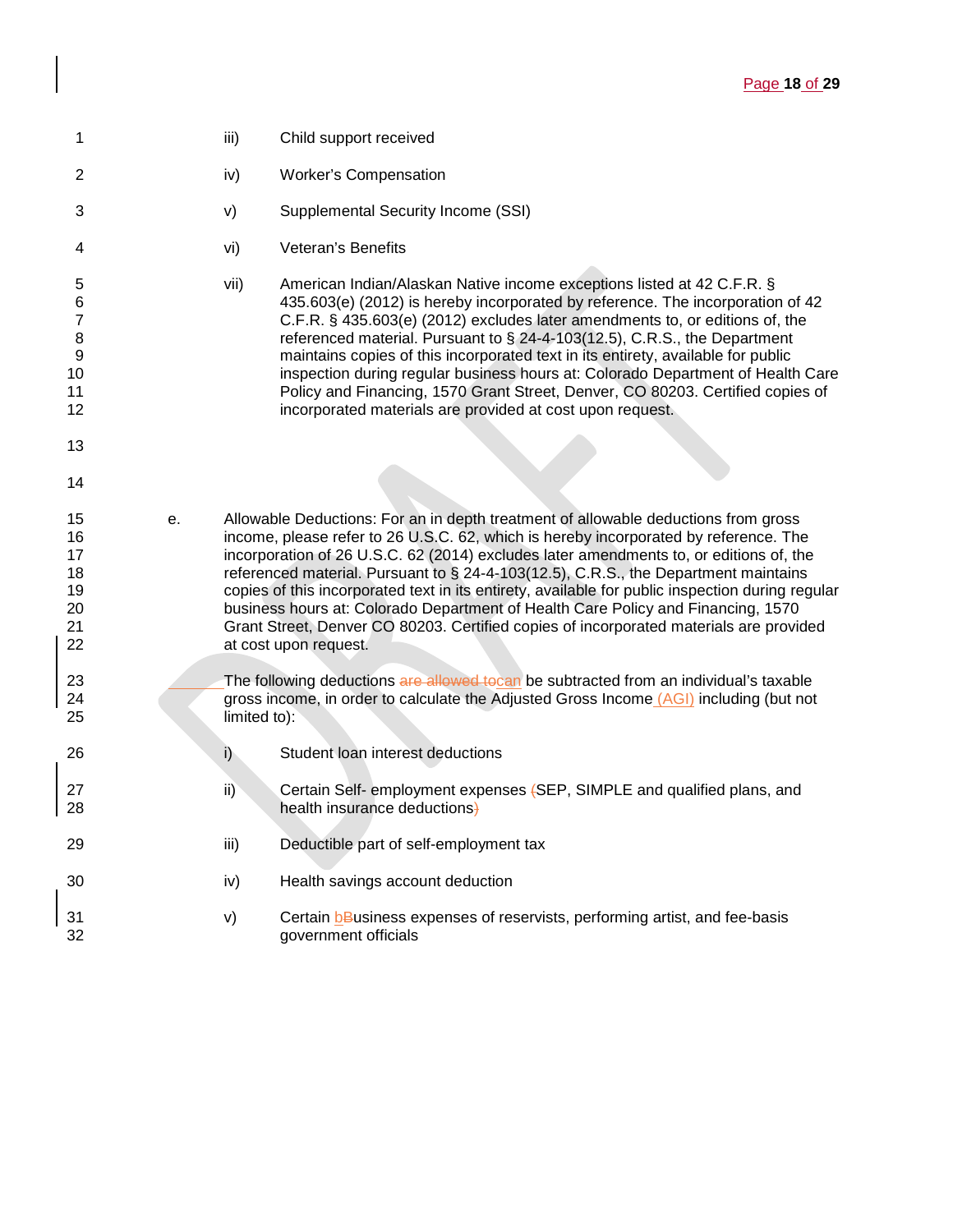| 1<br>$\overline{c}$<br>3 |    | vi)           | Certain-Rreimbursed expenses of employees: Expenses paid or incurred by the<br>taxpayer in connection with the performance of services as an employee under a<br>reimbursement or other expense allowance arrangement with their employer.                                                                 |
|--------------------------|----|---------------|------------------------------------------------------------------------------------------------------------------------------------------------------------------------------------------------------------------------------------------------------------------------------------------------------------|
| 4<br>5                   |    | vii)          | Moving expenses: - Only if active duty military who were ordered to move or<br>change duty station.                                                                                                                                                                                                        |
| 6                        |    |               |                                                                                                                                                                                                                                                                                                            |
| 7<br>8                   |    | viii)         | IRA deduction: Regular IRA Retirement account contributions claimed on a<br>federal income tax return and who meet the IRA contributions limits.                                                                                                                                                           |
| 9                        |    | ix)           | Penalty on early withdrawal of savings                                                                                                                                                                                                                                                                     |
| 10                       |    | X)            | Domestic production activities deduction                                                                                                                                                                                                                                                                   |
| 11<br>12<br>13           |    | xi)           | Alimony paid: Deduct only if the divorce or separation is executed on or before<br>42/December 31, /2018. Not a deduction for any divorce or legal separation<br>modified on or after 4/January 1, /20019. - outside the home                                                                              |
| 14                       |    | xii)          | <b>Educator expense</b>                                                                                                                                                                                                                                                                                    |
| 15                       |    | xiii)         | Certain pre-tax contributions: Flexible Spending Account                                                                                                                                                                                                                                                   |
| 16                       | f. |               | Income of children and tax dependents:                                                                                                                                                                                                                                                                     |
| 17<br>18<br>19<br>20     |    | i)            | The income of a child who is included in the household of their natural, adopted,<br>or step parent will not be included in the household income unless that child has<br>income above the tax filing threshold sufficient to require that the child file a tax<br>return.                                 |
| 21<br>22                 |    |               | 1)<br>Income from Title II Social Security benefits and Tier I Railroad benefits<br>are excluded when determining if a child is required to file taxes.                                                                                                                                                    |
| 23<br>24<br>25<br>26     |    | $\mathsf{ii}$ | The income of a person, other than a child or spouse, who expects to be claimed<br>as a tax dependent will not be included in the household income of the taxpayer<br>unless that tax dependent has income abovesufficient the tax filing thresholdte<br>require that the tax dependent file a tax return. |
| 27<br>28<br>29           |    |               | 1)<br>Income from Title II Social Security benefits and Tier I Railroad benefits<br>are excluded when determining if a tax dependent is required to file<br>taxes.                                                                                                                                         |
| 30<br>31<br>32<br>33     |    | ii)           | The income of a child or tax dependent who does not live with their natural,<br>adopted, or step parent will always count towards the determination of their own<br>eligibility, even if the child's or tax dependent's income is below the tax filing<br>threshold.                                       |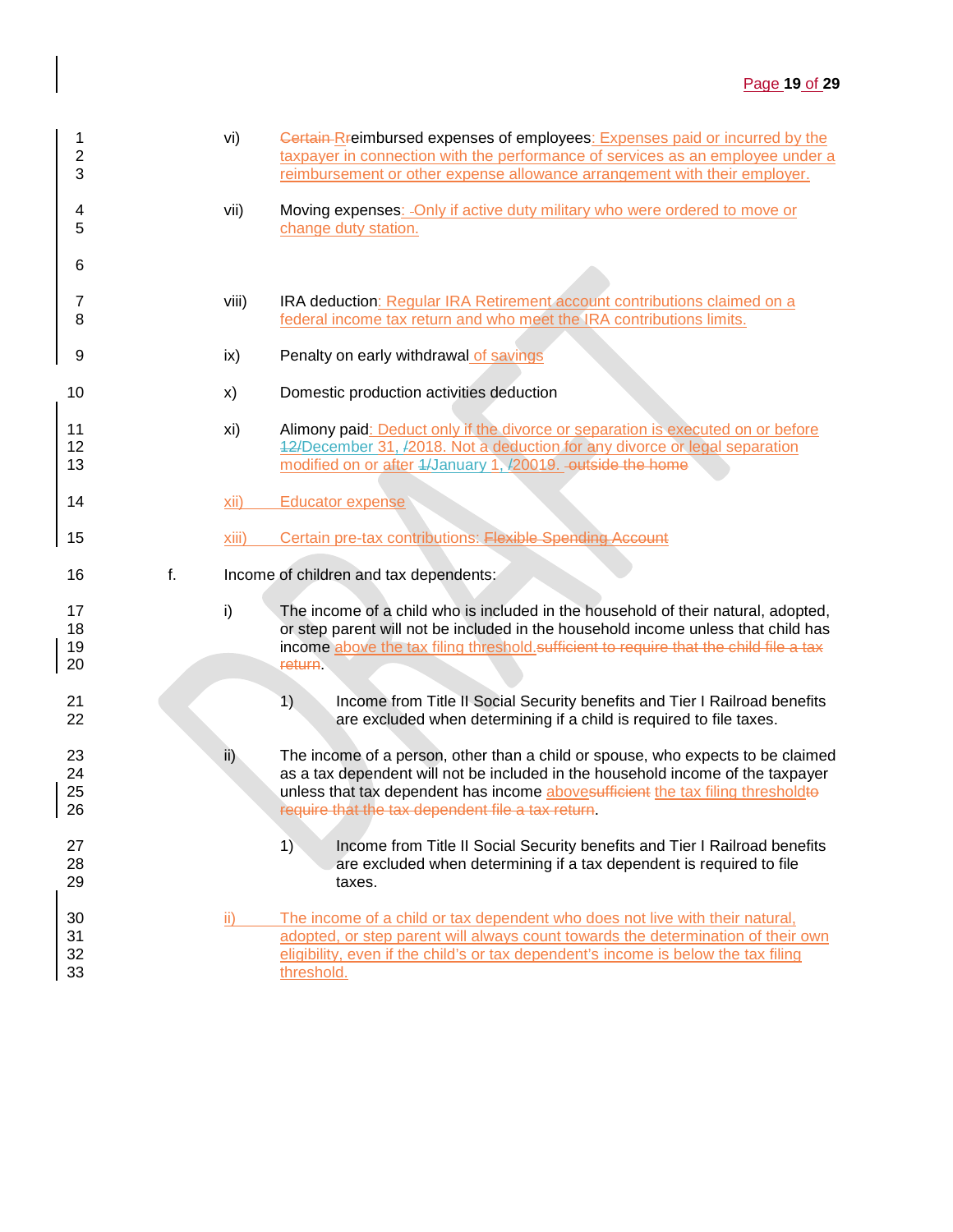| 1<br>$\boldsymbol{2}$<br>3<br>4<br>5 | 2. |    |                  | Income verifications: When discrepancies arise between self-attested income and electronic data<br>source results, the applicant shall receive every reasonable opportunity to establish his/her<br>financial eligibility through the test for reasonable compatibility, by providing a reasonable<br>explanation of the discrepancy, or by providing paper documentation in accordance with this<br>section. For Reasonable Opportunity Period please see section 8.100.3.H.9. |
|--------------------------------------|----|----|------------------|---------------------------------------------------------------------------------------------------------------------------------------------------------------------------------------------------------------------------------------------------------------------------------------------------------------------------------------------------------------------------------------------------------------------------------------------------------------------------------|
| 6<br>7<br>8                          |    | a. |                  | Income information obtained through an electronic data source shall be considered<br>reasonably compatible with income information provided by or on behalf of an applicant<br>in the following circumstances:                                                                                                                                                                                                                                                                  |
| 9<br>10<br>11<br>12                  |    |    | i)               | If the amount attested by the applicant and the amount reported by an electronic<br>data source are both below the applicable income standard for the requested<br>program, that income shall be determined reasonably compatible and the<br>applicant shall be determined eligible.                                                                                                                                                                                            |
| 13<br>14<br>15<br>16<br>17           |    |    | ii)              | If the amount attested by the applicant is below the applicable income standard<br>for that program, but the amount reported by the electronic data source is above,<br>and the difference is within the reasonable compatibility threshold percentage of<br>10%, the income shall be determined reasonably compatible and the applicant<br>shall be determined eligible.                                                                                                       |
| 18<br>19<br>20                       |    |    | iii)             | If both amounts are above the applicable income standard for that program, the<br>income shall be determined reasonably compatible, and the applicant shall be<br>determined ineligible due to income.                                                                                                                                                                                                                                                                          |
| 21<br>22<br>23<br>24                 |    | b. |                  | If income information provided by or on behalf of an applicant is not determined<br>reasonably compatible with income information obtained through an electronic data<br>source, a reasonable explanation of the discrepancy shall be requested. If the applicant<br>is unable to provide a reasonable explanation, paper documentation shall be requested.                                                                                                                     |
| 25<br>26<br>27                       |    |    | i)               | The Department may request paper documentation only if the Department does<br>not find income to be reasonably compatible and if the applicant does not provide<br>a reasonable explanation or if electronic data are not available.                                                                                                                                                                                                                                            |
| 28<br>29                             | 3. |    |                  | Self-Employment - If the applicant is self-employed the ledger included in the Single Streamlined<br>Application shall be sufficient verification of earnings, unless questionable.                                                                                                                                                                                                                                                                                             |
| 30<br>31<br>32                       | 4. |    | and family size. | Budget Periods for MAGI-based Income determination - The financial eligibility of applicants for<br>Medical Assistance shall be determined based on current or previous monthly household income                                                                                                                                                                                                                                                                                |
| 33<br>34<br>35<br>36<br>37           |    | a. |                  | Applicants who are found financially ineligible based on current or previous monthly<br>household income and family size, and whose household has earned income from self-<br>employment, seasonal employment, and/or commission-based employment, shall have<br>their financial eligibility determined using annualized self-employment, seasonal<br>employment, and commission-based employment income.                                                                       |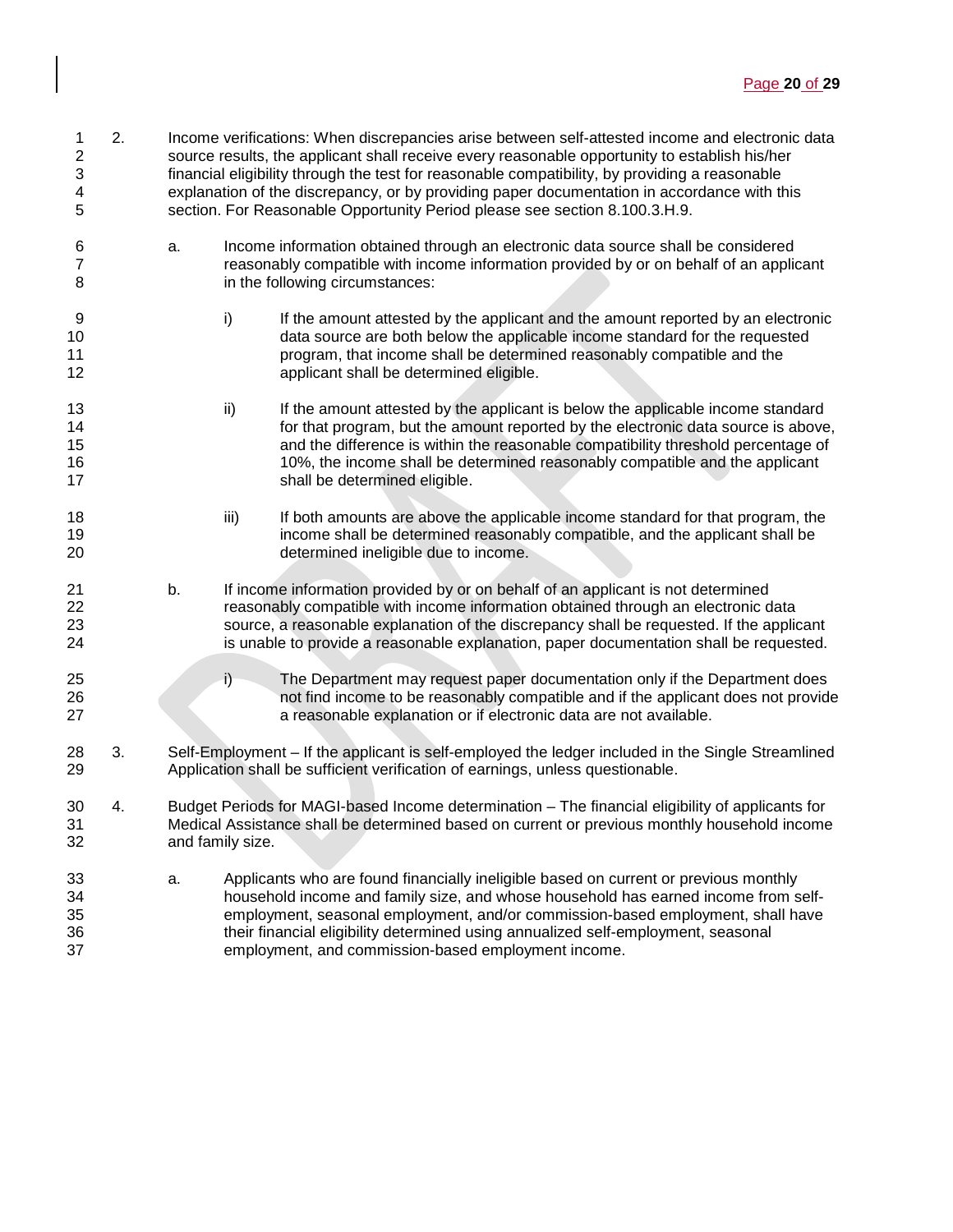- 1 5. If an applicant does not meet the financial eligibility requirements for Medical Assistance based<br>2 on MAGI, but meets all other eligibility requirements, the applicant shall be found eligible for on MAGI, but meets all other eligibility requirements, the applicant shall be found eligible for MAGI Medical Assistance if the applicant's income, as calculated using the methodology for 4 determining eligibility for Advanced Premium Tax Credits or Cost Sharing Reductions through the<br>5 marketplace, is below 100% of the federal poverty level. marketplace, is below 100% of the federal poverty level.
- 

# **8.100.4.D. Income Disregard**

- 1. An income disregard equivalent to five percentage points of the Federal Poverty Level for the applicable family size will be subtracted from MAGI-based income.
- a. If an individual's MAGI-based countable income is above the income threshold for the 11 applicable MAGI program under title XIX (Medicaid) or title XXI (CHP+) of the Social 12 Security Act, the five percent (5%) disregard will be applied for each qualifying MAGI<br>13 security and the last step to determine eligibility. program as the last step to determine eligibility.
- b. If the countable income is below the income threshold for the applicable MAGI program, the individual is income eligible and the five percent (5%) disregard will not be applied to determine eligibility.

## **8.100.4.E. Determining MAGI Household Composition.**

- 1. MAGI household composition is similar to, but not necessarily the same as a tax household. To 19 determine MAGI household composition, the individual's relationship to the tax filer must be 120<br>20 established as declared on the Single Streamlined Application. established as declared on the Single Streamlined Application.
- a. In the case of an applicant who expects to file a tax return for the taxable year in which an initial determination or renewal of eligibility is being made, and does not expect to be claimed as a tax dependent by anyone else, then the applicant's MAGI household shall consist of the following:
- i) The Tax-Filer;
- **iii)** The Tax-Filer's spouse if living in the home;
- 27 iii) All persons whom the Tax-Filer expects to claim as a tax dependent on their personal income tax return
- b. In the case of an applicant who expects to be claimed as a tax dependent by another 30 taxpayer for the taxable year in which an initial determination or renewal of eligibility is being made, the applicant's MAGI household shall be:
- i) The Tax Dependent;
- **iii** The Tax-Filer and their spouse if living in the home;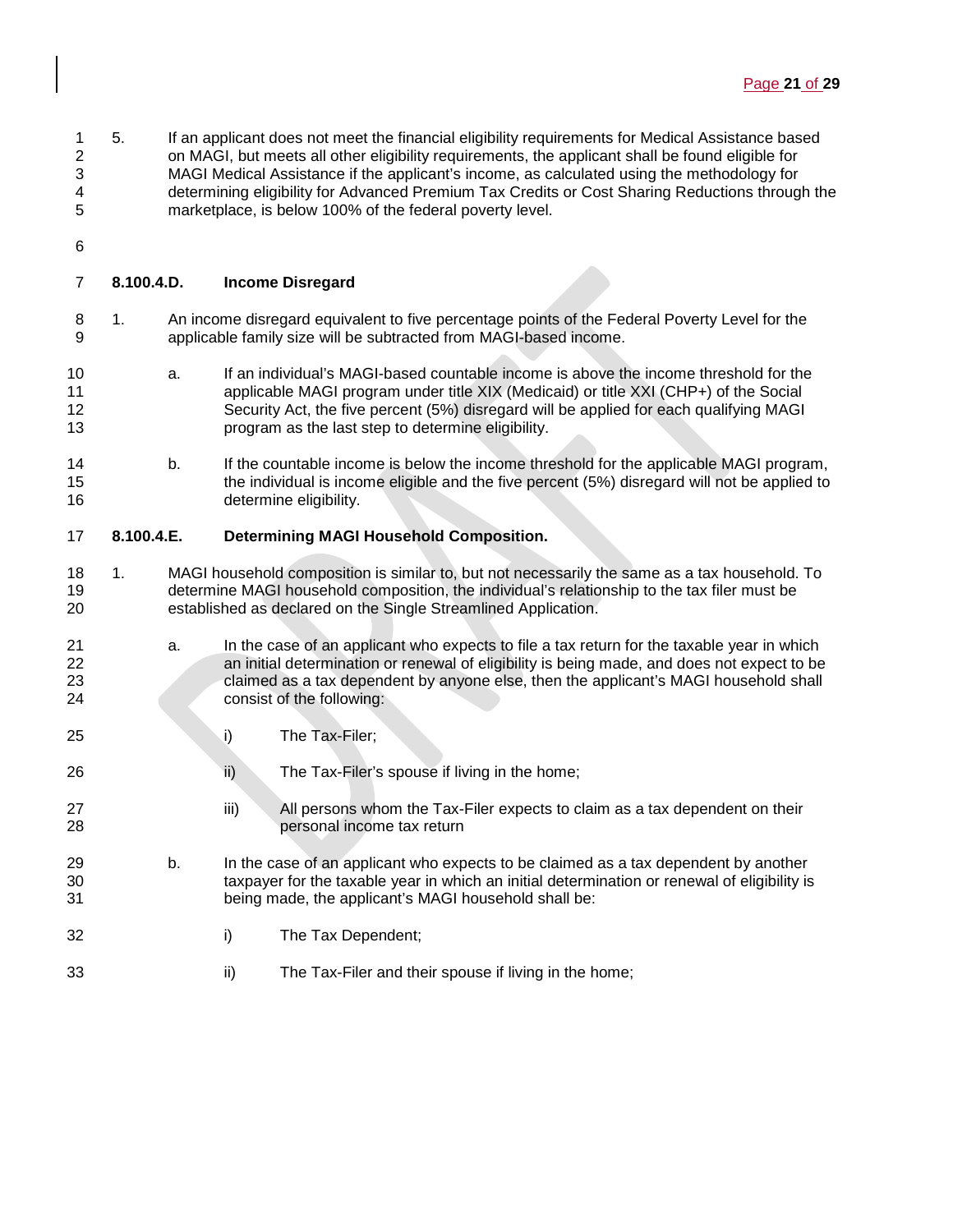| 1                    |    |    | iii)                    | The Tax-Filer's other tax dependents;                                                                                                                                                                                                                                                                                                                              |
|----------------------|----|----|-------------------------|--------------------------------------------------------------------------------------------------------------------------------------------------------------------------------------------------------------------------------------------------------------------------------------------------------------------------------------------------------------------|
| 2                    |    |    | iv)                     | The Tax Dependent's spouse, if living with the Tax Dependent.                                                                                                                                                                                                                                                                                                      |
| 3<br>4               |    | c. |                         | The MAGI household of an applicant who expects to be claimed as a tax dependent is as<br>outlined in 8.100.4.E.b above, except in the following circumstances:                                                                                                                                                                                                     |
| 5<br>6               |    |    | i)                      | The applicant expects to be claimed as a tax dependent by someone other than<br>a spouse, biological, adoptive or step parent.                                                                                                                                                                                                                                     |
| 7<br>8<br>9          |    |    | ii)                     | The applicant is a child under 19 who is expected to be claimed by one parent as<br>a tax dependent and is living with both parents, but the parents do not expect to<br>file a joint tax return.                                                                                                                                                                  |
| 10<br>11             |    |    | iii)                    | The applicant is a child under 19 and who expects to be claimed as a tax<br>dependent by anon-custodial parent.                                                                                                                                                                                                                                                    |
| 12<br>13<br>14       |    | d. |                         | If the applicant meets one of the exceptions in 8.100.4.E.c above or is a non-filer,<br>household composition shall be determined using the following non-filer rules and the<br>applicant's household shall consist of the following:                                                                                                                             |
| 15                   |    |    | i)                      | The applicant;                                                                                                                                                                                                                                                                                                                                                     |
| 16                   |    |    | ii)                     | The applicant's spouse who lives in the household;                                                                                                                                                                                                                                                                                                                 |
| 17<br>18             |    |    | iii)                    | The applicant's natural, adopted, and step children under the age of 19, who live<br>in the household; and                                                                                                                                                                                                                                                         |
| 19<br>20<br>21       |    |    | iv)                     | In the case of applicants under the age of 19, the applicant's natural, adoptive,<br>and step parents and natural, adoptive, and step siblings under age 19, who live<br>in the household.                                                                                                                                                                         |
| 22<br>23             | 2. |    |                         | When a household includes a pregnant woman, regardless of the Medical Assistance category,<br>the pregnant woman is counted as herself plus the number of children she is expected to deliver.                                                                                                                                                                     |
| 24<br>25<br>26       | 3. |    | dependent of the other. | Married couples living together will each be included in the other's MAGI household regardless of<br>whether or not they expect to file taxes jointly, separately or if one expects to be claimed as a tax                                                                                                                                                         |
| 27<br>28<br>29<br>30 | 4. |    |                         | If a child is claimed as a tax dependent by both parents who are married and who will file taxes<br>jointly but one parent lives outside of the household due to separation or pending divorce, the<br>child's household composition is determined by non-filer rules. The parent living outside of the<br>household will not be counted as part of the household. |
| 31<br>32             | 5. |    |                         | An individual who is both a tax dependent and a tax filer will be considered a tax dependent for<br>the purpose of determining eligibility for Medical Assistance.                                                                                                                                                                                                 |

# **8.100.4.F. MAGI Category Presumptive Eligibility**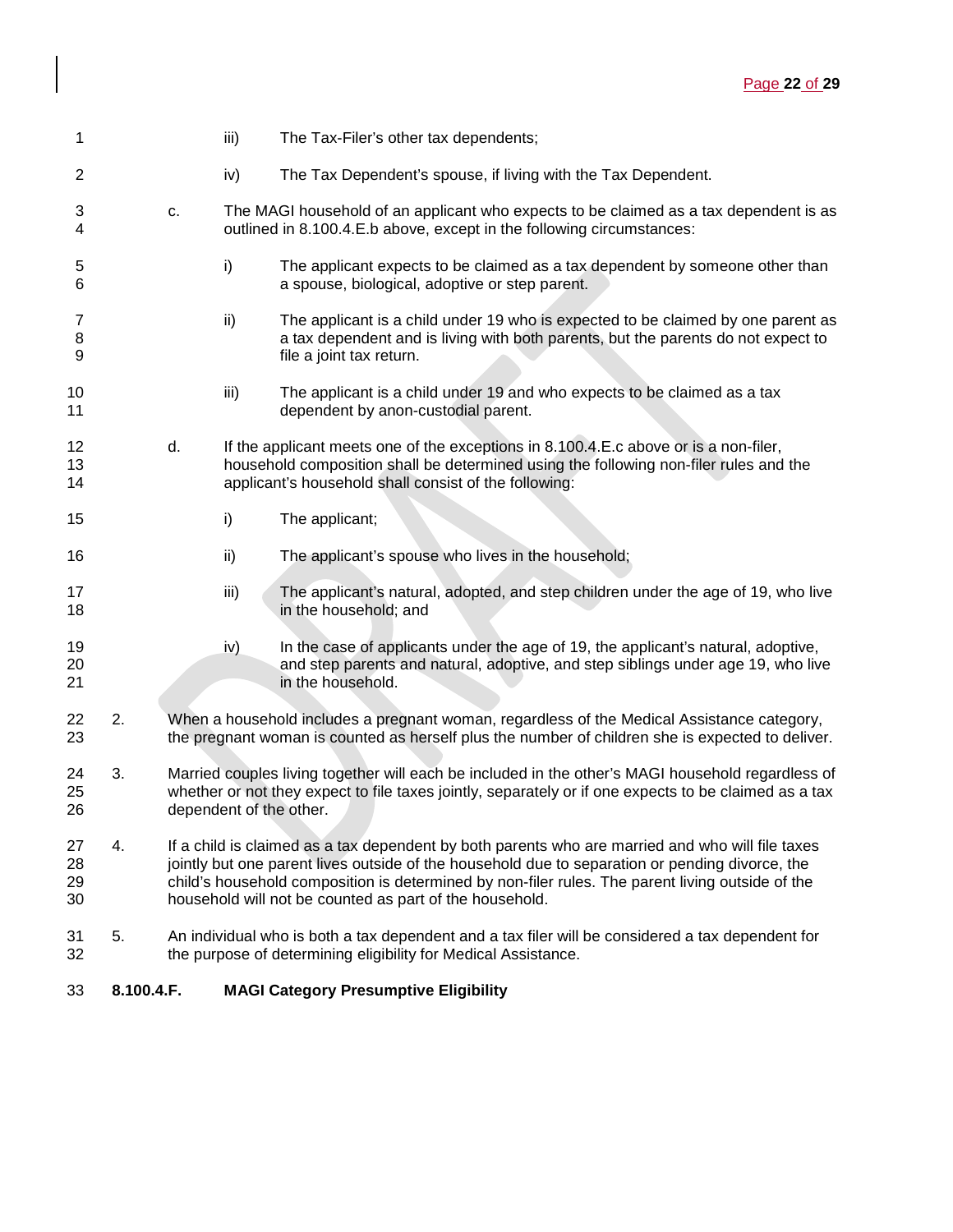- 1 1. A pregnant applicant may apply for presumptive eligibility for ambulatory services through<br>2 Medical Assistance presumptive eligibility sites. A child under the age of 19 may apply or h Medical Assistance presumptive eligibility sites. A child under the age of 19may apply or have an adult apply on their behalf for presumptive eligibility for State Plan approved medical services through presumptive eligibility sites.
- 2. To be eligible for presumptive eligibility:
- a. a pregnant woman shall have an attested pregnancy, declare that her household's 7 income shall not exceed 185% of the federal poverty level (MAGI-equivalent) and declare<br>8 intituate is a United States citizen or a documented immigrant. Refer to the MAGIthat she is a United States citizen or a documented immigrant. Refer to the MAGI-Medicaid income guidelines chart available on the Department's website
- b. a child under the age of 19 shall have a declared household income that does not exceed 133% of federal poverty level (MAGI-equivalent) and declare that the child is a United States citizen or a documented immigrant.
- 13 3. Presumptive eligibility sites shall be certified by the Department to make presumptive eligibility<br>14 determinations. Sites shall be re-certified by the Department every 2 years to remain approved determinations. Sites shall be re-certified by the Department every 2 years to remain approved presumptive eligibility sites.
- 4. The presumptive eligibility site shall forward the application to the county within five business days.
- 18 5. The presumptive eligibility period begins on the date the applicant is determined eligible and ends 19 with the earlier of:
- a. The day an eligibility determination for Medical Assistance is made for the applicant(s); or
- b. The last day of the month following the month in which a determination for presumptive eligibility was made.
- 6. A presumptive eligible client may not appeal the end of a presumptive eligibility period.
- 7. Presumptively eligible women and Medical Assistance clients may appeal the county department's failure to act on an application within 45 days from date of application or the denial of an application. Appeal procedures are outlined in the State Hearings section of this volume.
- **8.100.4.G. MAGI Covered Groups**
- 28 1. For MAGI Medical Assistance, any person who is determined to be eligible for Medical<br>29 Sassistance based on MAGI at any time during a calendar month shall be eligible for bei Assistance based on MAGI at any time during a calendar month shall be eligible for benefits during the entire month.
- 2. Children applying for Medical Assistance whose total household income does not exceed 133% of the federal poverty level (MAGI-equivalent) shall be determined financially eligible for Medical Assistance. Refer to the MAGI-Medicaid income guidelines chart available on the Department's website.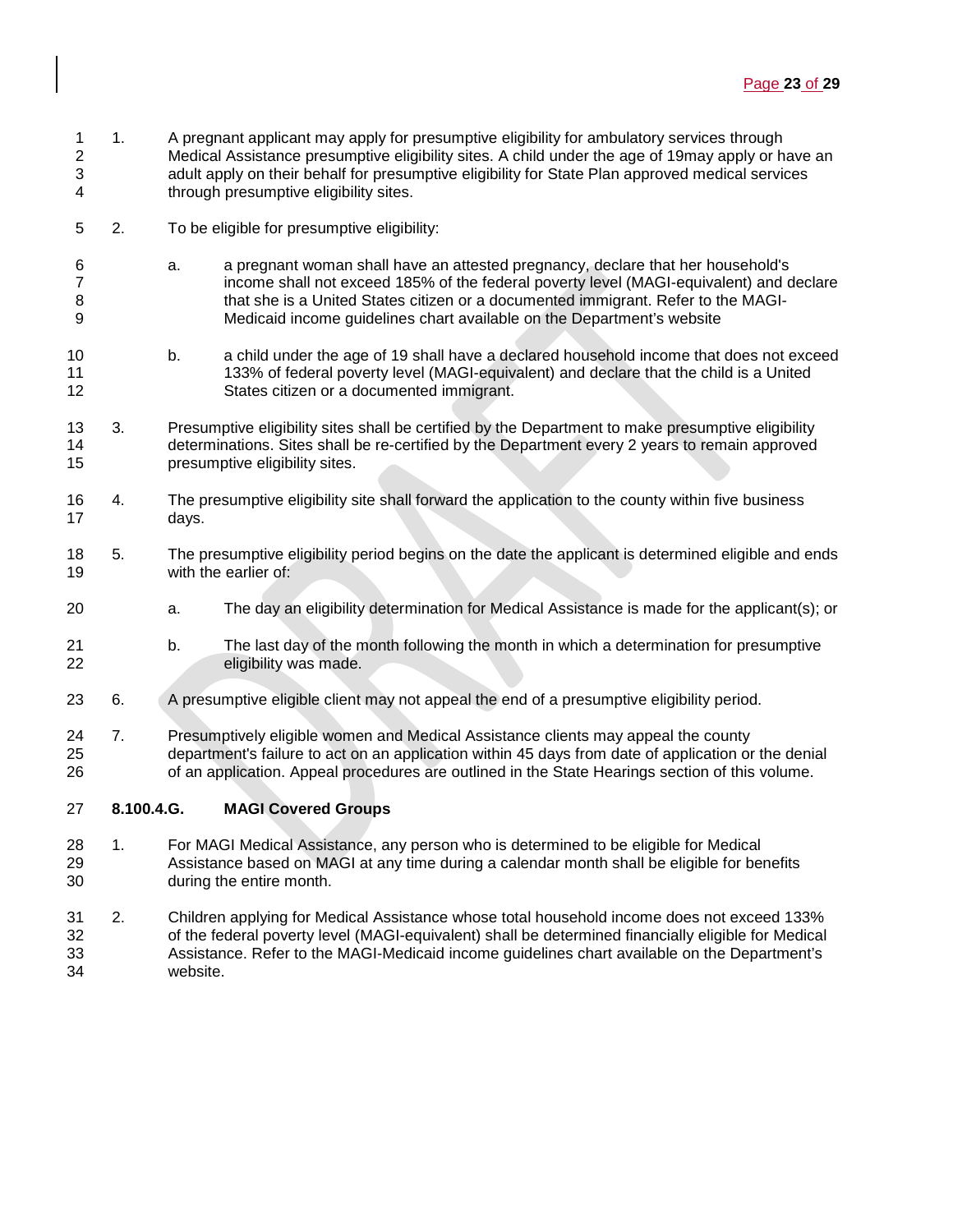- 1 a. Children are eligible for Children's MAGI Medical Assistance through the end of the<br>2 month in which they turn 19 years old. After turning 19, the individual may be eligible month in which they turn 19 years old. After turning 19, the individual may be eligible for a 3 different Medical Assistance category.
- 4 3. Parents and Caretaker Relatives applying for Medical Assistance whose total household income<br>5 does not exceed 60% of the federal poverty level (MAGI-equivalent) shall be determined 5 does not exceed 60% of the federal poverty level (MAGI-equivalent) shall be determined 6 financially eligible for Medical Assistance. Parents or Caretaker Relatives eligible for this category shall have a dependent child in the household.
- 8 a. A dependent child is considered to be living in the home of the parent or caretaker 9 relative as long as the parent or specified relative exercises responsibility for the care and 10 control of the child even if:
- 11 i) The child is under the jurisdiction of the court (for example, receiving probation 12 services);
- 13 ii) Legal custody is held by an agency that does not have physical possession of the child: the child:
- 15 **iii)** The child is in regular attendance at a school away from home;
- 16 iv) Either the child or the relative is away from the home to receive medical 17 treatment:
- 18 v) Either the child or the relative is temporarily absent from the home;
- 19 vi) The child is in voluntary foster care placement for a period not expected to<br>20 exceed three months. Should the foster care plan change within the three exceed three months. Should the foster care plan change within the three 21 months and the placement become court ordered, the child is no longer 22 considered to be living in the home as of the time the foster care plan is changed.
- 23 4. Adults applying for Medical Assistance whose total household income does not exceed 133% of 24 the federal poverty level shall be determined financially eligible for Medical Assistance. This 25 category includes adults who are parents or caretaker relatives of dependent children whose<br>26 income exceeds the income threshold to qualify for the Parents and Caretaker Relatives MAC income exceeds the income threshold to qualify for the Parents and Caretaker Relatives MAGI 27 category and who meet all other eligibility criteria.
- 28 a. A dependent child living in the household of a parent or caretaker relative shall have 29 minimum essential coverage, in order for the parent or caretaker relative to be eligible for 30 Medical Assistance under this category. Refer to section 8.100.4.G.3.a on who is 31 considered a dependent child.
- 32 5. Pregnant Women whose household income does not exceed 185% of the federal poverty level 33 (MAGI-equivalent) are eligible for the Pregnant Women MAGI Medical Assistance program. 34 Medical Assistance shall be provided to a pregnant woman for a period beginning with the date of<br>35 Show application for Medical Assistance through the last day of the month following 60 days from the application for Medical Assistance through the last day of the month following 60 days from the 36 date the pregnancy ends. Once eligibility has been approved, Medical Assistance coverage will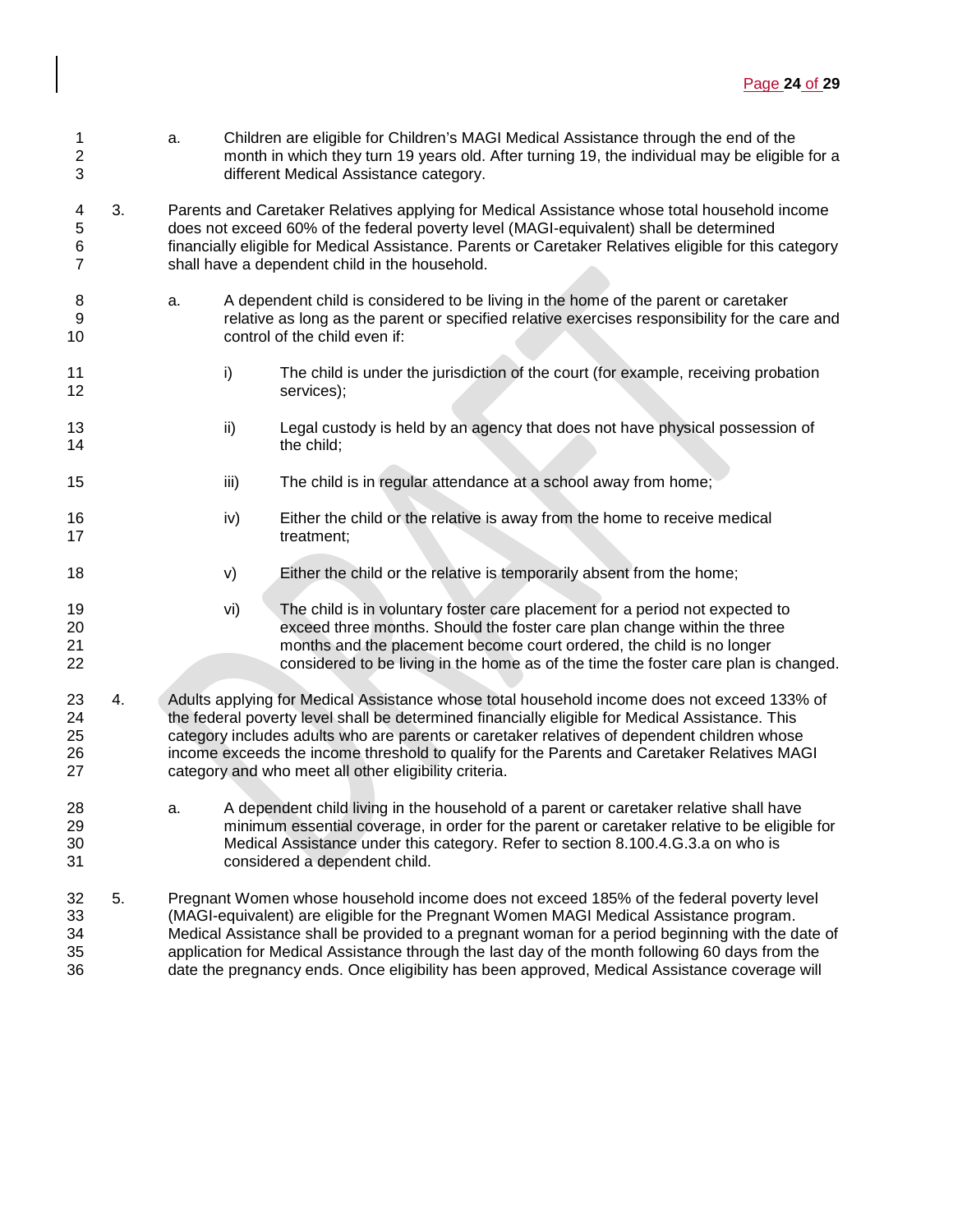- 1 be provided regardless of changes in the woman's financial circumstances once the income<br>2 verification requirements are met. verification requirements are met.
- a. A pregnant women's eligibility period will end effective the earliest possible month, if the following occurs:
- i) Fails to provide a reasonable explanation or paper documentation when self-6 attested income is not reasonably compatible with income information from an<br>electronic data source, by the end of the 90 day reasonable opportunity period. 7 electronic data source, by the end of the 90 day reasonable opportunity period.<br>8 This exception only applies the first-time income is verified following an initial 8 This exception only applies the first-time income is verified following an initial<br>9 eligibility determination or an annual redetermination. eligibility determination or an annual redetermination.
- 6. A lawfully admitted non-citizen who is pregnant and who has been in the United States for less than five years is eligible for Medical Assistance if she meets all of the other eligibility 12 requirements specified at 8.100.4.G.5 and fits into one of the immigration categories listed in<br>13 6.100.3.G.1.g.iii.1-5 and 8.100.3.G.1.g.vi.1-15. This population is referenced as Legal Immigr 8.100.3.G.1.g.iii.1-5 and 8.100.3.G.1.g.vi.1-15. This population is referenced as Legal Immigrant Prenatal.
- 7. A child whose mother is receiving Medical Assistance at the time of the child's birth is continuously eligible for one year. This population is referred to as "Eligible Needy Newborn". This coverage also applies in instances where the mother received Medical Assistance to cover the 18 child's birth through retroactive Medical Assistance. The child is not required to live with the 19<br>19 mother receiving Medical Assistance to qualify as an Eligible Needy Newborn. mother receiving Medical Assistance to qualify as an Eligible Needy Newborn.
- 20 a. To receive Medical Assistance under this category, the birth must be reported verbally or<br>21 and the County Department of Human Services or eligibility site. Information in writing to the County Department of Human Services or eligibility site. Information provided shall include the baby's name, date of birth, and mother's name or Medical Assistance number. A newborn can be reported at any time by any person. Once reported, a newborn meeting the above criteria shall be added to the mother's Medical Assistance case, or his or her own case if the newborn does not reside with the mother, according to timelines defined by the Department. If adopted, the newborn's agent does not need to file an application or provide a Social Security Number or proof of application for a Social Security Number for the newborn

# **8.100.4.H. Needy Persons**

- 1. Medical Assistance shall be provided to certain needy persons under 21 years of age, including the following:
- a. Those receiving care in a Long Term Care Institution eligible for Medical Assistance reimbursement or receiving active treatment as inpatients in a psychiatric facility eligible for Medical Assistance reimbursement and whose household income is less than the MAGI needs standard for his/her family size when the client applies for assistance. Clients that are receiving benefits under this category and are still receiving active 37 inpatient treatment in the facility at age 21 shall be eligible to age 22. This population is<br>38 feferenced as Psych <21. referenced as Psych <21.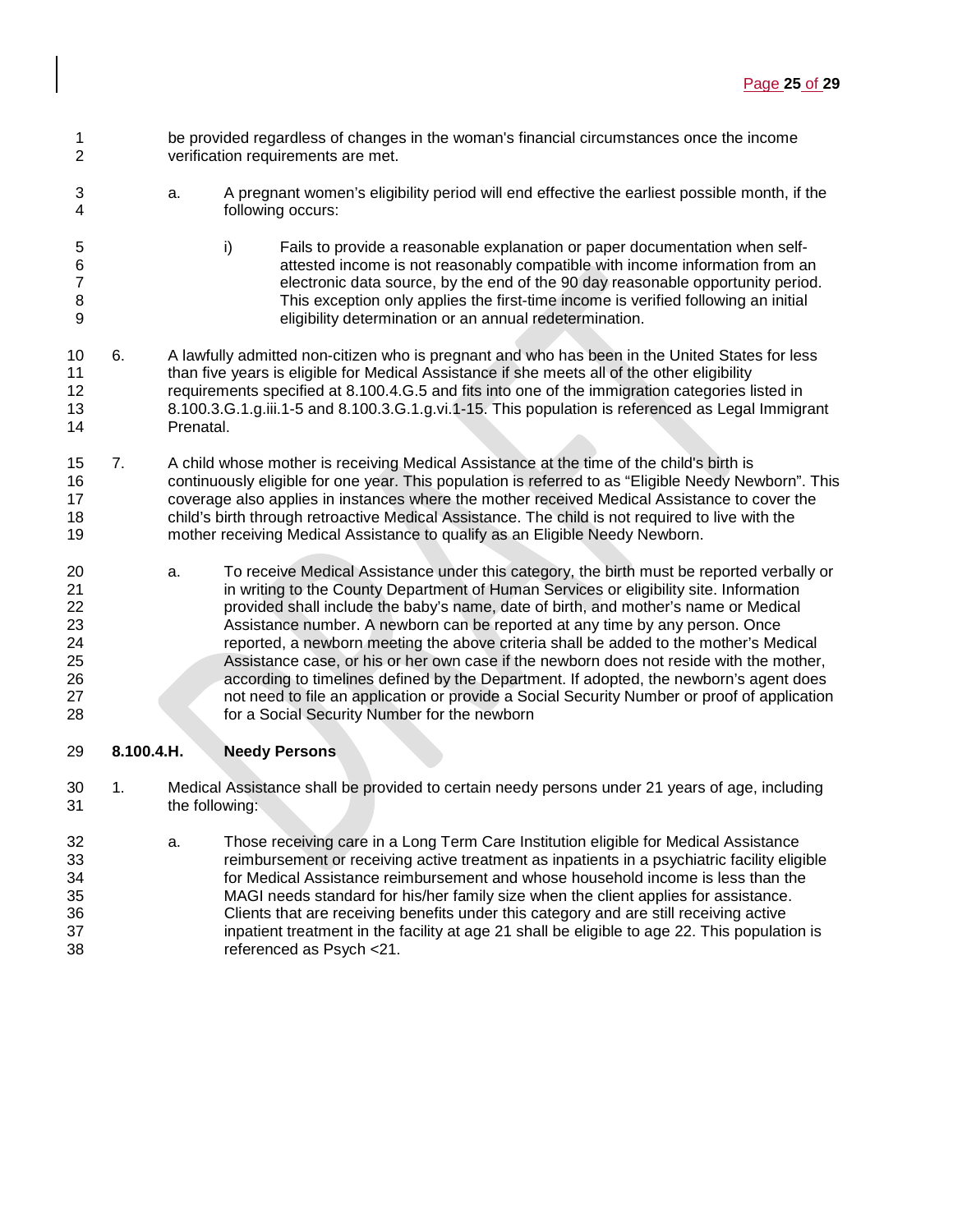- 1 b. Those for whom the Department of Human Services is assuming full or partial financial<br>2 examples on private institutions or in subsidized responsibility and who are in foster care, in homes or private institutions or in subsidized adoptive homes. A child shall be the responsibility of the county, even if the child may be 4 in a medical institution at that time. See Colorado Department of Human Services "Social<br>5 Services Staff Manual" section 7 for specific eligibility requirements (12 CCR § 2509-1). Services Staff Manual" section 7 for specific eligibility requirements (12 CCR § 2509-1). 12 CCR § 2509-1 (2013) is hereby incorporated by reference. The incorporation of 12 CCR § 2509-1 excludes later amendments to, or editions of, the referenced material. 8 **8** Pursuant to § 24-4-103(12.5), C.R.S., the Department maintains copies of this<br>9 incorporated text in its entirety, available for public inspection during regular bu incorporated text in its entirety, available for public inspection during regular business hours at: Colorado Department of Health Care Policy and Financing, 1570 Grant Street, Denver CO 80203. Certified copies of incorporated materials are provided at cost upon 12 request.
- c. Those for whom the Department of Human Services is assuming full or partial financial responsibility and who are in independent living situations subsequent to being in foster care.
- d. Those for whom the Department of Human Services is assuming full or partial **17 responsibility and who are receiving services under the state's Alternatives to Foster** 18 Care Program and would be in foster care except for this program and whose household<br>19 The income is less than the MAGI needs standard for his/her family size. income is less than the MAGI needs standard for his/her family size.
- e. Those for whom the Department of Human Services is assuming full or partial responsibility and who are removed from their home either with or without (court ordered) parental consent, placed in the custody of the county and residing in a county approved foster home.
- f. Those for whom the Department of Human Services is assuming full or partial responsibility and who are receiving services under the state's subsidized adoption program, including a clause in the subsidized adoption agreement to provide Medical Assistance for the child.
- g. Those for whom the Department of Human Services is assuming full or partial financial responsibility on their 18th birthday or at the time of emancipation. These individuals also must have received foster care maintenance payments or subsidized adoption payments from the State of Colorado pursuant to article 7 of title 26, C.R.S. immediately prior to the date the individual attained 18 years of age or was emancipated. Eligibility shall be 33 extended until the individual's 21st birthday for these individuals with the exception of 34 states those receiving subsidized adoption payments. those receiving subsidized adoption payments.
- 2. Medical Assistance shall be extended to certain needy persons until the end of the month of the individual's  $26<sup>th</sup>$  birthday, including the following:
- a. Those individuals that were formerly in foster care under the responsibility of the State or 38 Tribe on their  $18<sup>th</sup>$ ,  $19<sup>th</sup>$ ,  $20<sup>th</sup>$  or up to their  $21<sup>st</sup>$  birthday and were receiving Medical Assistance.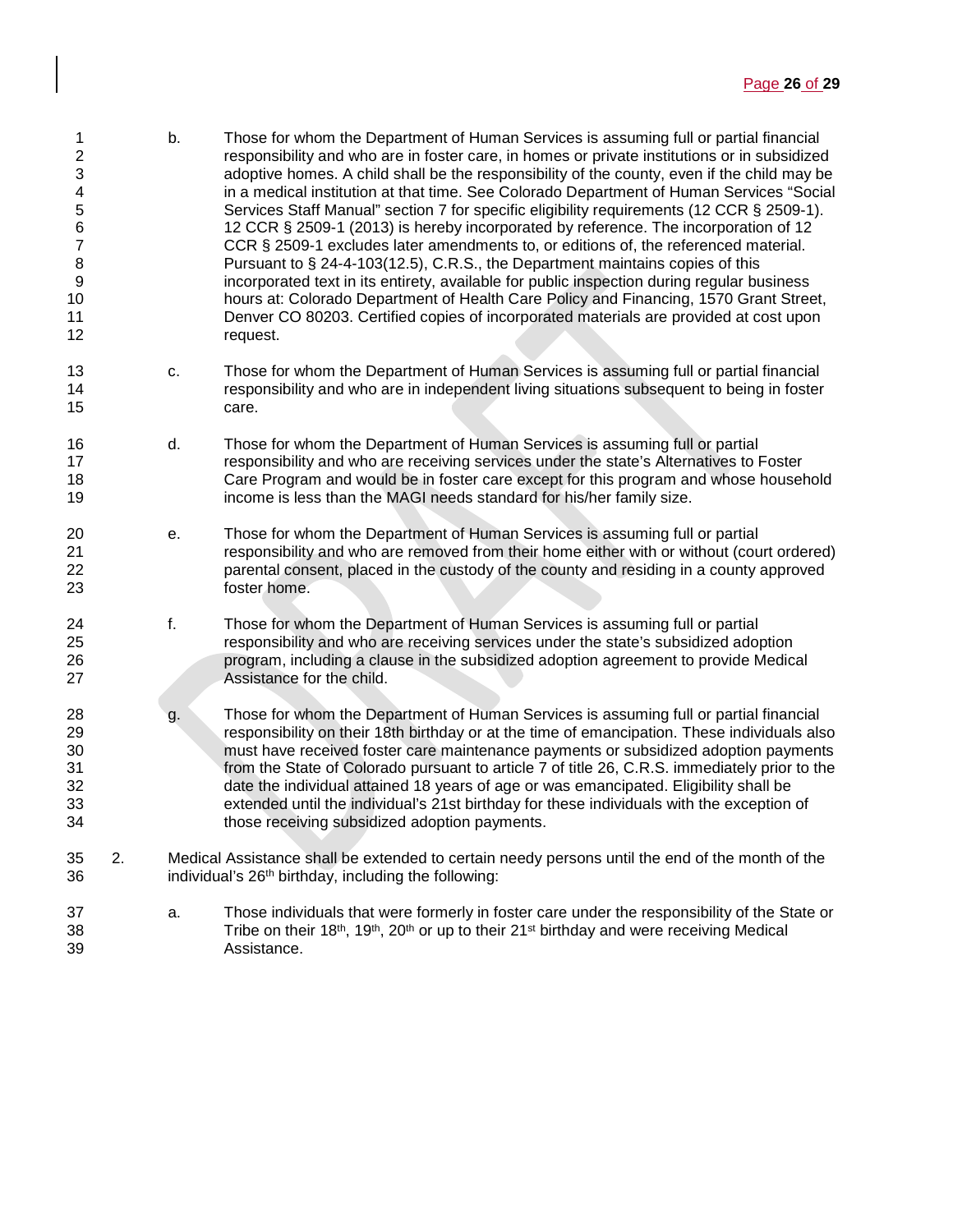| 1<br>$\overline{2}$      |            |    | i)<br>This extension does not apply to youth that are receiving subsidized adoption<br>payments or                                                                                                                                                                         |
|--------------------------|------------|----|----------------------------------------------------------------------------------------------------------------------------------------------------------------------------------------------------------------------------------------------------------------------------|
| 3                        |            |    | To youth that are enrolled in mandatory Medical Assistance.<br>ii)                                                                                                                                                                                                         |
| 4                        |            | b) | Former Foster Care youth are not subject to either an income or resource test.                                                                                                                                                                                             |
| 5                        |            | c) | Former Foster Care youth's newborn shall be considered a needy newborn.                                                                                                                                                                                                    |
| 6                        | 8.100.4.I. |    | <b>Transitional Medical Assistance and 4 Month Extended Medical Assistance</b>                                                                                                                                                                                             |
| $\overline{7}$<br>8<br>9 | 1.         |    | Eligibility for Transitional Medical Assistance shall be granted for twelve months (beginning with<br>the first month of ineligibility) to individuals who are no longer eligible for the Parent/Caretaker<br>Relative category due to a change in income.                 |
| 10                       |            |    | The extension shall be applied to individuals who:                                                                                                                                                                                                                         |
| 11<br>12                 |            | a. | Were eligible for the Parent/Caretaker Relative category in at least three of the six<br>months preceding the month in which the individual would have become ineligible, and                                                                                              |
| 13<br>14                 |            | b. | Are no longer eligible for coverage under the Parent/Caretaker Relative category<br>because of new or increased income from employment or hours of employment                                                                                                              |
| 15<br>16<br>17<br>18     |            |    | i)<br>At least one Parent/Caretaker Relative must continue to be employed and cannot<br>terminate employment without good cause. This does not need to be the same<br>person for the whole period the family is receiving Transitional Medical<br>Assistance.              |
| 19<br>20<br>21           | 2.         |    | Any dependent child or Parent/Caretaker Relative who was or becomes part of the Medical<br>Assistance household after the individual has begun receiving Transitional Medical Assistance is<br>eligible for the remaining months of Transitional Medical Assistance.       |
| 22<br>23<br>24           |            | a. | A dependent child in the household who received Medical Assistance through continuous<br>eligibility, but is no longer eligible for Medical Assistance based on a redetermination, is<br>eligible for the family's remaining months of Transitional Medical Assistance.    |
| 25<br>26<br>27           |            | b. | An individual in the household who received Medical Assistance, but is no longer eligible<br>for Medical Assistance based on a redetermination, is eligible for the family's remaining<br>months of Transitional Medical Assistance                                        |
| 28                       | 3.         |    | To become or remain eligible for Transitional Medical Assistance:                                                                                                                                                                                                          |
| 29<br>30<br>31           |            | a. | The household must include a dependent child. If it is determined that the household no<br>longer has a child living in the home, Transitional Medicaid Assistance shall discontinue<br>at the end of the month in which the household does not include a dependent child. |
| 32<br>33                 |            | b. | If health insurance is available from the employer to the employee, at no cost to the<br>Medical Assistance recipient, the client shall enroll in the insurance program.                                                                                                   |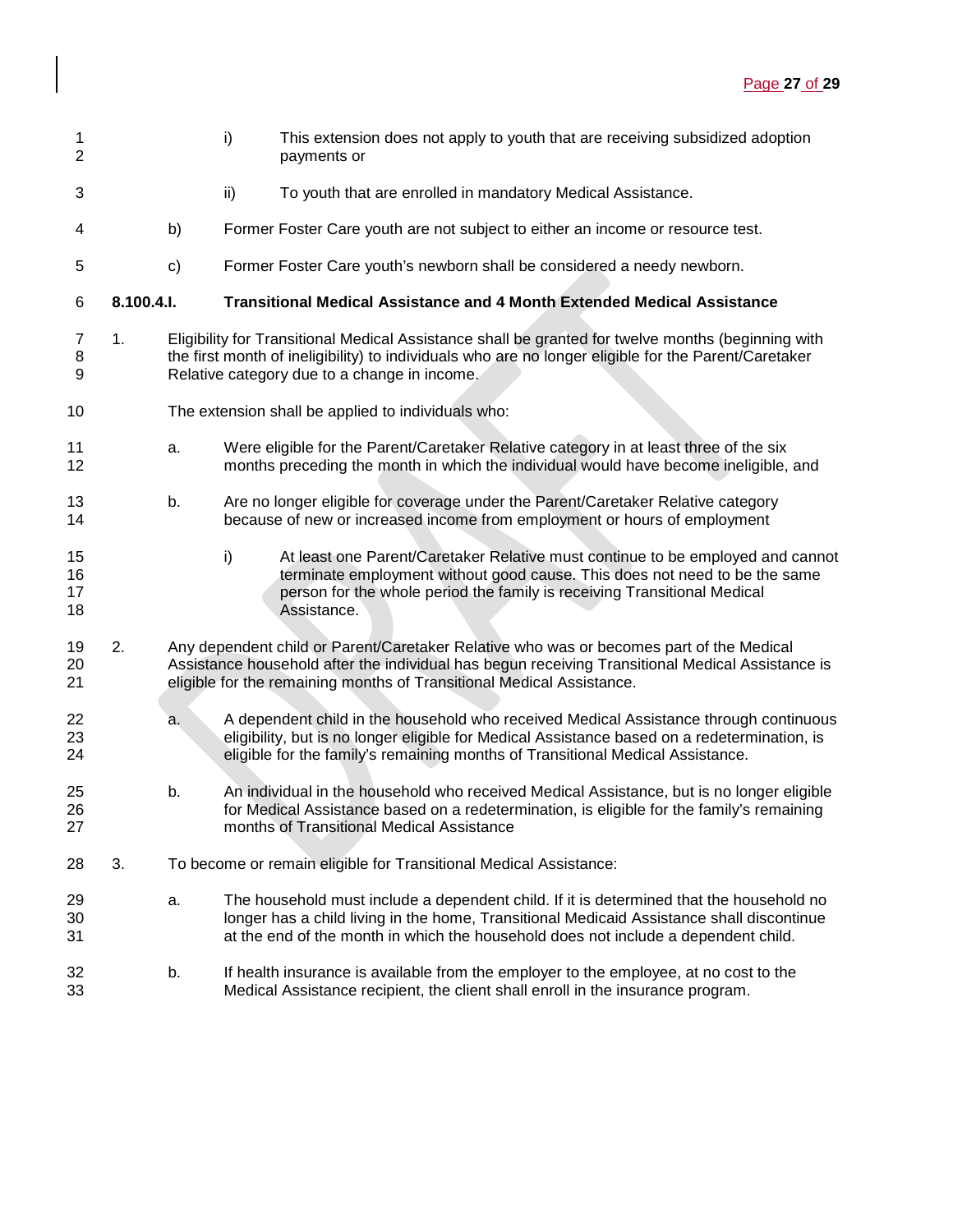- 1 4. When Transitional Medical Assistance ends the case will be reassessed for all other categories of 2<br>2 Medical Assistance for which the family members may be eligible. A new application shall not be Medical Assistance for which the family members may be eligible. A new application shall not be required for this process.
- 4 5. Eligibility for Medical Assistance shall be extended for four months (beginning with the first month 5<br>5 of ineligibility) for certain families who become ineligible for Medical Assistance due solely or of ineligibility) for certain families who become ineligible for Medical Assistance due solely or partially to the receipt of support income, such as alimony. The extension shall be applied for a family which receives assistance under Medical Assistance in at least three of the six months immediately preceding the month in which the family becomes ineligible for assistance. To be eligible for the four month Medical Assistance extension, the family shall meet all other eligibility criteria for Medical Assistance before the alimony income is applied .
- a. Alimony payments received will continue to count if the divorce or legal separation is executed on or before December 31, 2018. This payment will not be countable income if 13 the divorce or legal separation was modified on or after January 1, 2019.

## **8.100.4.J. Express Lane Eligibility**

 Express Lane Eligibility shall allow for automatic initiation of Medical Assistance enrollment by using available data and findings from other programs as listed below.

- 1. Free/Reduced Lunch Program
- a. Recipients of the Free/Reduced Lunch Program who have submitted a Free/Reduced Lunch application at a participating school district-
- i) Families shall be given the option to opt into Medical Assistance coverage for **their potentially eligible child.**
- 22 ii) Children who meet all necessary eligibility requirements as outlined in this volume shall be automatically enrolled.
- iii) Children who meet all necessary eligibility requirements except verification of 25 U.S. citizenship and identity shall receive 90days of eligibility while awaiting this verification. verification.
- 27 iv) Any additionally required verification shall be requested from the client through 28 CBMS prior to being automatically enrolled.
- 29 v) Eligibility is based on income declared on the Free/Reduced Lunch application as well as eligibility requirements outlined in this volume.
- vi) If it would be found that a child does not satisfy an eligibility requirement for Medical Assistance, the child's eligibility will be evaluated using the Single Streamlined Application for Medical Assistance.
- b. Recipients of the Free/Reduced Lunch Program who were not required to submit a Free/Reduced Lunch application at a participating school district-